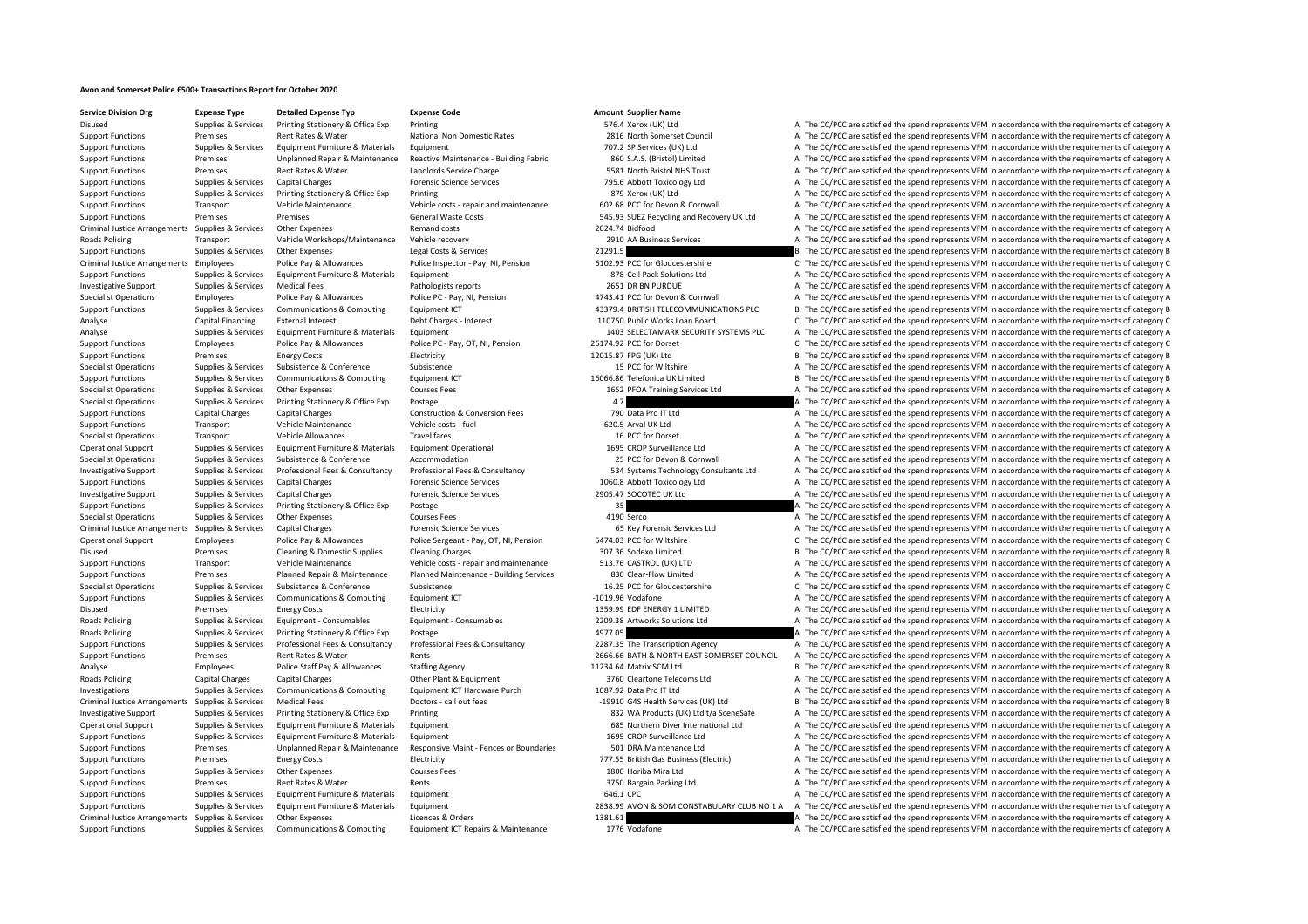Disused Premises Rent Rates & Water Rents Rents Rents 6250 PSJ Properties Ltd A The CC/PCC are satisfied the spend represents VFM in accordance with the requirements of category A Supplies & Services Professional Fees & Consultancy Professional Fees & Consultancy Professional Fees & Consultancy Professional Fees & Consultancy Professional Fees & Consultancy Professional Fees & Consultancy 837.2 Omeg Support Functions Premises Planned Repair & Maintenance Estates Costs 2548.9 Trojan A The CC/PCC are satisfied the spend represents VFM in accordance with the requirements of category A Support Functions Premises Premises Premises Ceneral Waste Costs 579.11 SUEZ Recycling and Recovery UK Ltd A The CC/PCC are satisfied the spend represents VFM in accordance with the requirements of category A Specialist Operations Premises Rent Rates & Water National Non Domestic Rates 2083 North Somerset Council A The CC/PCC are satisfied the spend represents VFM in accordance with the requirements of category A Support Functions Transport Vehicle Hire Hire Hired Vehicle Costs Hired Vehicle Costs 1125 COUNTY CARS A The CC/PCC are satisfied the spend represents VFM in accordance with the requirements of category A Support Functions Transport Vehicle Maintenance Vehicle costs - repair and maintenance 692.43 BMW (UK) Ltd A The CC/PCC are satisfied the spend represents VFM in accordance with the requirements of category A Support Functions Supplies & Services Communications & Computing Foujoment ICT Repairs & Maintenance 54500 Gartner UK Limited C. The CC/PCC are satisfied the spend represents VFM in accordance with the requirements of cate Support Functions Supplies & Services Other Expenses Courses Fees Courses Fees 1270 Sancus Solutions Ltd A The CC/PCC are satisfied the spend represents VFM in accordance with the requirements of category A Specialist Operations Employees Police Pay & Allowances Police Sergeant - Pay, NI, Pension 5340.93 PCC for Wiltshire C The CC/PCC are satisfied the spend represents VFM in accordance with the requirements of category C Support Functions Transport Vehicle Maintenance Vehicle Costs - repair and maintenance 1034.65 Silver Street Automotive Limited A The CC/PCC are satisfied the spend represents VFM in accordance with the requirements of cat Local Policing Sunnlies & Services Professional Fees & Consultancy Professional Fees & Consultancy Professional Fees & Consultancy Professional Fees & Consultancy 16666.67 UNIVERSITY OF THE WEST OF ENGLAND B The CC/PCC are Specialist Operations Premises Rent Rates & Water Rents Rents Rents Rents 12733 Bristol Airport B The CC/PCC are satisfied the spend represents VFM in accordance with the requirements of category B Local Policing Supplies & Services Subsistence & Conference Subsistence Subsistence Subsistence Subsistence Subsistence Subsistence Subsistence Subsistence Subsistence Subsistence Subsistence Subsistence Subsistence Subsis Support Functions Employees Police Staff Pay & Allowances Staffing Agency 1452.99 Hays Specialist Recruitment Ltd A The CC/PCC are satisfied the spend represents VFM in accordance with the requirements of category A Specialist Operations Employees Police Pay & Allowances Police PC - Pay, OT, NI • 22170.6 PCC for Gloucestershire B The CC/PCC are satisfied the spend represents VFM in accordance with the requirements of category B PCC Supplies & Services Other Expenses Publicity & Promotions 1190 Voice News & Media Ltd A The CC/PCC are satisfied the spend represents VFM in accordance with the requirements of category A Support Functions Employees Police Staff Pay & Allowances Police Staff - Pay, OT, NI, Pension 83067.58 PCC for Dorset C The CC/PCC are satisfied the spend represents VFM in accordance with the requirements of category C Support Functions Capital Charges Capital Charges ICT Equipment Purchase 29057.66 Oleeo plc B The CC/PCC are satisfied the spend represents VFM in accordance with the requirements of category B Support Functions Premises Energy Costs Electricity Electricity **Electricity** 631.48 BRITISH GAS A The CC/PCC are satisfied the spend represents VFM in accordance with the requirements of category A Support Functions Capital Charges Capital Charges Vehicles Purchase 20253.48 Volkswagen Group UK Ltd Vehicles B The CC/PCC are satisfied the spend represents VFM in accordance with the requirements of category B Investigative Support Supplies & Services Equipment Furniture & Materials Equipment Operational 1179.08 WA Products (UK) Ltd t/a SceneSafe A The CC/PCC are satisfied the spend represents VFM in accordance with the requirem Support Functions Supplies & Services Communications & Computing Equipment ICT Software 8912.16 Orange Cyberdefense UK Limited A The CC/PCC are satisfied the spend represents VFM in accordance with the requirements of cate Support Functions Premises Cleaning & Domestic Supplies Cleaning Charges 1835.47 Sodexo Limited A The CC/PCC are satisfied the spend represents VFM in accordance with the requirements of category A Local Policing Supplies & Services Catering Supplies Catering Catering Catering Catering Catering Catering Catering Catering Supplies and Supplies and Supplies A The CC/PCC are satisfied the spend represents VFM in accorda Criminal Justice Arrangements Supplies & Services Other Expenses Courses Fees Courses Fees 1592.5 College of Policing Ltd A The CC/PCC are satisfied the spend represents VFM in accordance with the requirements of category Support Functions Employees Police Staff Pay & Allowances Police Staff - Pay, NI, Pension 11608.38 PCC for Gloucestershire C The CC/PCC are satisfied the spend represents VFM in accordance with the requirements of category Support Functions Premises Unplanned Repair & Maintenance Responsive Maint - Ext Works 548.96 DRA Maintenance Ltd A The CC/PCC are satisfied the spend represents VFM in accordance with the requirements of category A Investigative Support Supplies & Services Capital Charges Forensic Science Services 1410 Key Forensic Services 1410 Key Forensic Services Ltd A The CC/PCC are satisfied the spend represents VFM in accordance with the requi Specialist Operations Employees Police Pay & Allowances Police PC - Pay, OT, NI 21813.16 PCC for Gloucestershire C The CC/PCC are satisfied the spend represents VFM in accordance with the requirements of category C Analyse Transport Vehicle Allowances Travel fares Travel fares 4580.14 A The CC/PCC are satisfied the spend represents VFM in accordance with the requirements of category A Support Functions Supplies & Services Communications & Computing Faultoment ICT 10000 Telefonica UK Limited B The CC/PCC are satisfied the spend represents VFM in accordance with the requirements of category B Support Functions Supplies & Services Other Expenses Legal Costs & Services 918 918 A The CC/PCC are satisfied the spend represents VFM in accordance with the requirements of category A Support Functions Transport Vehicle Maintenance Vehicle Costs - repair and maintenance 1760.38 J & J Conversions Ltd A The CC/PCC are satisfied the spend represents VFM in accordance with the requirements of category A Support Functions Capital Charges Capital Charges Construction & Conversion Works 2200 BUCKLEY‐LEWIS PARTNERSHIP LTD A The CC/PCC are satisfied the spend represents VFM in accordance with the requirements of category A Support Functions Supplies & Services Communications & Computing Foujoment ICT Hardware Purch 2675 Internet Videocommunications Ltd A The CC/PCC are satisfied the spend represents VFM in accordance with the requirements of Support Functions Supplies & Services Communications & Computing Equipment ICT Repairs & Maintenance 1776 Vodafone A The CC/PCC are satisfied the spend represents VFM in accordance with the requirements of category A Support Functions Supplies & Services Communications & Computing Equipment ICT Repairs & Maintenance 13703.09 Capita Secure Information Solutions B The CC/PCC are satisfied the spend represents VFM in accordance with the r Investigative Support Supplies & Services Communications & Computing Equipment ICT Software 56745 NICE Systems UK Limited C The CC/PCC are satisfied the spend represents VFM in accordance with the requirements of category Support Functions Capital Charges Capital Charges Vehicles Purchase Vehicles Purchase 17242.5 Peter Cooper Motor Group Ltd B The CC/PCC are satisfied the spend represents VFM in accordance with the requirements of category Roads Policing Capital Charges Capital Charges Other Plant & Equipment 5520 Cleartone Telecoms Ltd A The CC/PCC are satisfied the spend represents VFM in accordance with the requirements of category A Support Functions Transport Vehicle Maintenance Vehicle costs - tyres and tubes 558.8 Micheldever Tyres Ltd A The CC/PCC are satisfied the spend represents VFM in accordance with the requirements of category A Support Functions Transport Vehicle Maintenance Vehicle costs - repair and maintenance 1259.74 MOBILE WINDSCREENS LTD A The CC/PCC are satisfied the spend represents VFM in accordance with the requirements of category A Support Functions Transport Vehicle Maintenance Vehicle costs - repair and maintenance 569.17 Trek Bicycle Corporation Ltd A The CC/PCC are satisfied the spend represents VFM in accordance with the requirements of category Support Functions Premises Rent Rates & Water National Non Domestic Rates 1185 Bath & North East Somerset A The CC/PCC are satisfied the spend represents VFM in accordance with the requirements of category A Support Functions Premises Rent Rates & Water National Non Domestic Rates 78336 Sedgemoor District Council C The CC/PCC are satisfied the spend represents VFM in accordance with the requirements of category C Support Functions Supplies & Services Contractors/ Fees & Hired Services Fees & Hired 673.33 My Staff Shop Limited A The CC/PCC are satisfied the spend represents VFM in accordance with the requirements of category A PCC Supplies & Services Other Expenses Courses Fees 975 GOVNET COMMUNICATIONS A The CC/PCC are satisfied the spend represents VFM in accordance with the requirements of category A PCC Supplies & Services Other Expenses Publicity & Promotions 770 Ujima Radio A The CC/PCC are satisfied the spend represents VFM in accordance with the requirements of category A Specialist Operations Transport Vehicle Maintenance Vehicle Costs - repair and maintenance 2384.34 PCC for Devon & Cornwall A The CC/PCC are satisfied the spend represents VFM in accordance with the requirements of categor Specialist Operations Supplies & Services Equipment Furniture & Materials Equipment 196.98 Halfords Limited A The CC/PCC are satisfied the spend represents VFM in accordance with the requirements of category A Support Functions Supplies & Services Communications & Computing Equipment ICT Repairs & Maintenance 76323.32 Vysiion Ltd C The CC/PCC are satisfied the spend represents VFM in accordance with the requirements of category Support Functions Premises Rent Rates & Water National Non Domestic Rates 911 Bristol City Council A The CC/PCC are satisfied the spend represents VFM in accordance with the requirements of category A Support Functions Supplies & Services Other Expenses Courses Fees Courses Fees 300 The Kingsham Consultancy Limited A The CC/PCC are satisfied the spend represents VFM in accordance with the requirements of category A Support Functions Supplies & Services Equipment Furniture & Materials Equipment and the support and the Support Equipment and the Support and the CC/PCC are satisfied the spend represents VFM in accordance with the require Support Functions Supplies & Services Other Expenses Courses Fees 6747 6747 6747 A The CC/PCC are satisfied the spend represents VFM in accordance with the requirements of category A Criminal Justice Arrangements Supplies & Services Equipment Furniture & Materials Loose Furniture export Arrangement Criminal Supplies and The CC/PCC are satisfied the spend represents VFM in accordance with the requiremen Support Functions Premises Rent Rates & Water National Non Domestic Rates 22528 Bristol City Council B The CC/PCC are satisfied the spend represents VFM in accordance with the requirements of category B Specialist Operations Supplies & Services Subsistence Subsistence Subsistence Subsistence Subsistence Subsistence Subsistence Subsistence Subsistence Subsistence Subsistence Subsistence Subsistence Subsistence Subsistence Criminal Justice Arrangements Supplies & Services Other Expenses Remand costs 615.18 Bidfood 615.18 Bidfood A The CC/PCC are satisfied the spend represents VFM in accordance with the requirements of category A Support Functions Supplies & Services Equipment Furniture & Materials Publications including books 2963.25 Oxford University Press A The CC/PCC are satisfied the spend represents VFM in accordance with the requirements of Support Functions Supplies & Services Communications & Computing Equipment ICT 886.03 Telefonica UK Ltd A The CC/PCC are satisfied the spend represents VFM in accordance with the requirements of category A Support Functions Premises Cleaning & Domestic Supplies Cleaning Charges 16039.21 Sodexo Limited B The CC/PCC are satisfied the spend represents VFM in accordance with the requirements of category B Support Functions Transport Vehicle Maintenance Vehicle costs - tyres and tubes 567.78 GOODYEAR TYRES UK LTD A The CC/PCC are satisfied the spend represents VFM in accordance with the requirements of category A Support Functions Supplies & Services Printing Stationery & Office Exp Postage 40 Cell Pack Solutions Ltd A The CC/PCC are satisfied the spend represents VFM in accordance with the requirements of category A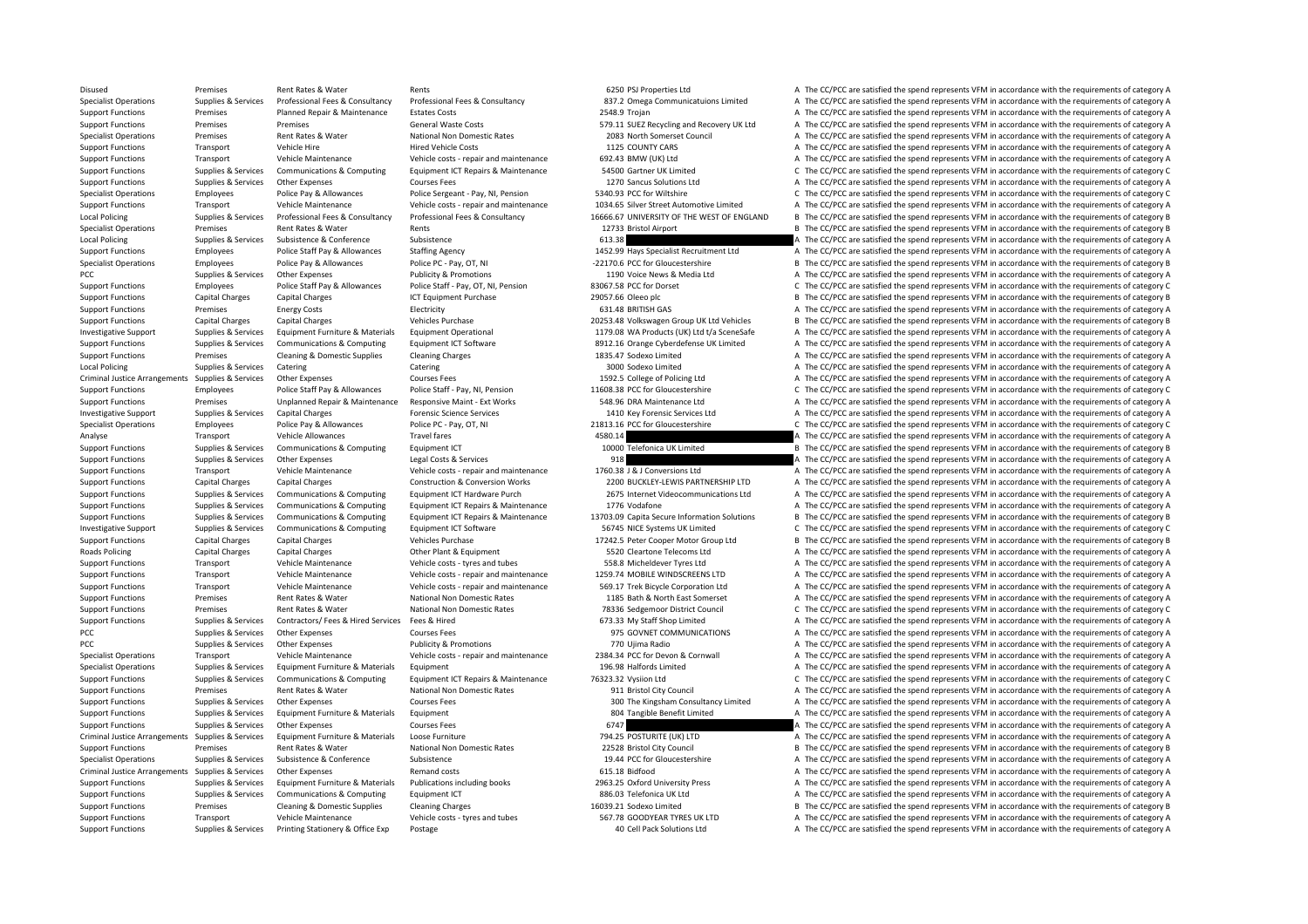Specialist Operations Premises Rent Rates & Water Rents 1200 Bristol Airport A The CC/PCC are satisfied the spend represents VFM in accordance with the requirements of category A

Support Functions Transport Vehicle Maintenance Vehicle costs - fuel 4375 Certas Energy UK Ltd A The CC/PCC are satisfied the spend represents VFM in accordance with the requirements of category A PCC Third Party Payments Payments to Clients Grants - Voluntary Orgs 12500 Resolve West B The CC/PCC are satisfied the spend represents VFM in accordance with the requirements of category B Specialist Operations Employees Police Pay & Allowances Police PC - Pay, NI, Pension 4941.52 PCC for Wiltshire A The CC/PCC are satisfied the spend represents VFM in accordance with the requirements of category A The CC/PC Support Functions Transport Vehicle Maintenance Vehicle costs repair and maintenance 944.83 Bristol PartsPlus A The CC/PCC are satisfied the spend represents VFM in accordance with the requirements of category A The CC/PCC Local Policing Supplies & Services Catering Supplies Catering Catering Catering Catering Catering Catering Catering Supplies A The CC/PCC are satisfied the spend represents VFM in accordance with the requirements of catego PCC Third Party Payments Payments to Clients Grants - Voluntary Orgs 14916.67 Resolve West B The CC/PCC are satisfied the spend represents VFM in accordance with the requirements of category B Support Functions Capital Charges Capital Charges Vehicles Purchase 20253.48 Volkswagen Group UK Ltd Vehicles B The CC/PCC are satisfied the spend represents VFM in accordance with the requirements of category B Analyse Supplies & Services Other Expenses Financial Adjustments – -0.01 Sodexo Limited B The CC/PCC are satisfied the spend represents VFM in accordance with the requirements of category B Support Functions Premises Energy Costs Electricity Electricity Electricity 6329.89 EDF ENERGY 1 LIMITED A The CC/PCC are satisfied the spend represents VFM in accordance with the requirements of category A Support Functions Transport Vehicle Maintenance Vehicle costs - repair and maintenance 513.76 CASTROL (UK) LTD A The CC/PCC are satisfied the spend represents VFM in accordance with the requirements of category A Analyse Employees Police Staff Pay & Allowances Staffing Agency 6922.89 Matrix SCM Ltd A The CC/PCC are satisfied the spend represents VFM in accordance with the requirements of category A Subsections Premises Rent Rates & Support Functions Premises Rent Rates & Water National Non Domestic Rates 508 Monmouthshire Council A The CC/PCC are satisfied the spend represents VFM in accordance with the requirements of category A Support Functions Supplies & Services Subsistence & Conference Accommodation and accommodation 872 A The CC/PCC are satisfied the spend represents VFM in accordance with the requirements of category A PCC Third Party Payments Payments to Clients Grants - Voluntary Orgs 37147.25 Barnardos B The CC/PCC are satisfied the spend represents VFM in accordance with the requirements of category B Specialist Operations Supplies & Services Other Expenses Courses Fees Courses Fees 651 Mayor's Office for Policing & Crime A The CC/PCC are satisfied the spend represents VFM in accordance with the requirements of category Specialist Operations Supplies & Services Other Expenses Licences & Orders Licences A Criders 1478 NLA MEDIA ACCESS LIMITED A The CC/PCC are satisfied the spend represents VFM in accordance with the requirements of categor Local Policing Premises Rent Rates & Water Rents Rents Rents Section Rent Rents Section Council Section A The CC/PCC are satisfied the spend represents VFM in accordance with the requirements of category A Support Functions Transport Vehicle Maintenance Vehicle costs - repair and maintenance 6734.39 SJ Cook & Sons Ltd A The CC/PCC are satisfied the spend represents VFM in accordance with the requirements of category A Support Functions Premises Rent Rates & Water National Non Domestic Rates 13952 South Gloucestershire B The CC/PCC are satisfied the spend represents VFM in accordance with the requirements of category B Specialist Operations Premises Planned Repair & Maintenance Servicing ‐ CCTV 2540.1 ADT Fire & Security plc A The CC/PCC are satisfied the spend represents VFM in accordance with the requirements of category A Support Functions Supplies & Services Equipment Furniture & Materials Equipment Satisfies Equipment 540.83 Machine Mart Ltd A The CC/PCC are satisfied the spend represents VFM in accordance with the requirements of categor Support Functions Transport Vehicle Maintenance Vehicle costs - repair and maintenance 976.24 GOULD AUTOPLATES & SIGNS LTD A The CC/PCC are satisfied the spend represents VFM in accordance with the requirements of category Criminal Justice Arrangements Supplies & Services Other Expenses Remand costs Remand costs 2687 Charles Fellows Supplies Ltd A The CC/PCC are satisfied the spend represents VFM in accordance with the requirements of catego Specialist Operations Employees Police Pay & Allowances Police PC • Pay, NI, Pension 4734.71 PCC for Devon & Cornwall A The CC/PCC are satisfied the spend represents VFM in accordance with the requirements of category A Support Functions Transport Vehicle Maintenance Vehicle costs - repair and maintenance 550.38 SAFETY KLEEN UK LTD A The CC/PCC are satisfied the spend represents VFM in accordance with the requirements of category A Support Functions Premises Unplanned Repair & Maintenance Responsive Maint - Drainage 1250 Aquarius Waste Management Ltd A The CC/PCC are satisfied the spend represents VFM in accordance with the requirements of category A Support Functions Supplies & Services Printing Stationery & Office Exp Postage 10 Arktis Endurance Textiles Ltd A The CC/PCC are satisfied the spend represents VFM in accordance with the requirements of category A Support Functions Capital Charges Capital Charges Vehicles Purchase 28833.85 Volkswagen Group UK Ltd Vehicles B The CC/PCC are satisfied the spend represents VFM in accordance with the requirements of category B Analyse Third Party Payments Payments to Clients Grants - Voluntary Orgs 3750 Escapeline 3750 Escapeline A The CC/PCC are satisfied the spend represents VFM in accordance with the requirements of category A Support Functions Transport Vehicle Maintenance Vehicle costs - repair and maintenance 645.86 RYGOR COMMERCIALS LTD A The CC/PCC are satisfied the spend represents VFM in accordance with the requirements of category A Support Functions Premises Rent Rates & Water National Non Domestic Rates 2944 South Gloucestershire A The CC/PCC are satisfied the spend represents VFM in accordance with the requirements of category A Specialist Operations Transport Vehicle Allowances Travel fares Travel fares 19.35 PCC for Devon & Cornwall A The CC/PCC are satisfied the spend represents VFM in accordance with the requirements of category A Support Functions Premises Rent Rates & Water Rents Rents Rents 21000 Somerset West and Taunton Council B The CC/PCC are satisfied the spend represents VFM in accordance with the requirements of category B Support Functions Premises Rent Rates & Water Rents Rents Rents 2775 SOUTH SOMERSET DISTRICT COUNCIL A The CC/PCC are satisfied the spend represents VFM in accordance with the requirements of category A Analyse Employees Police Staff Pay & Allowances Police Staff - Police Staff - Police Staff - Police Staff - Police Staff - Police Pension 226000 Somerset County Council Pension Fun C The CC/PCC are satisfied the spend repr Support Functions Supplies & Services Printing Stationery & Office Exp Postage 30 Cell Pack Solutions Ltd A The CC/PCC are satisfied the spend represents VFM in accordance with the requirements of category A Specialist Operations Supplies & Services Communications & Computing Equipment ICT Software 4494.85 And Computing 1997 B The CC/PCC are satisfied the spend represents VFM in accordance with the requirements of category B Local Policing Supplies & Services Catering Catering Catering Catering Catering Catering Catering Catering Catering Catering ST3.18 Sodexo Limited A The CC/PCC are satisfied the spend represents VFM in accordance with the Support Functions Supplies & Services Contractors/ Fees & Hired Services Fees & Hired Services Fees & Hired 3357.5 My Staff Shop Limited A The CC/PCC are satisfied the spend represents VFM in accordance with the requiremen Support Functions Transport Vehicle Maintenance Vehicle costs - repair and maintenance 782.19 Staceys Motors A The CC/PCC are satisfied the spend represents VFM in accordance with the requirements of category A Investigations Supplies & Services Professional Fees & Consultancy Professional Fees & Consultancy Professional Fees & Consultancy Professional Fees & Consultancy 750 Dr Curtis Offiah A The CC/PCC are satisfied the spend r Investigative Support Supplies & Services Medical Fees Pathologists reports Pathologists reports 2704 Dr R J Delaney A The CC/PCC are satisfied the spend represents VFM in accordance with the requirements of category A Roads Policing Supplies & Services Printing Stationery & Office Exp Postage Printing Stationery & Office Exp Postage 3491.31 3491.31 A The CC/PCC are satisfied the spend represents VFM in accordance with the requirements o Support Functions Supplies & Services Equipment Furniture & Materials Equipment Repairs & Maintenance 525 Commercial Transfer Limited A The CC/PCC are satisfied the spend represents VFM in accordance with the requirements Investigative Support Supplies & Services Professional Fees & Consultancy Professional Fees & Consultancy Professional Fees & Consultancy Professional Fees & Consultancy Professional Fees & Consultancy Professional Fees & Support Functions Transport Vehicle Maintenance Vehicle costs - repair and maintenance 5586.56 SJ Cook & Sons Ltd A The CC/PCC are satisfied the spend represents VFM in accordance with the requirements of category A Support Functions Premises Energy Costs Electricity Electricity Electricity 12910.48 EDF ENERGY 1 LIMITED B The CC/PCC are satisfied the spend represents VFM in accordance with the requirements of category B Specialist Operations Employees Police Pay & Allowances Police PC - Pay, NI, Pension & HA 4942.9 PCC for Devon & Cornwall A The CC/PCC are satisfied the spend represents VFM in accordance with the requirements of category Specialist Operations Supplies & Services Equipment Furniture & Materials Equipment 943.99 Taunton Leisure Ltd A The CC/PCC are satisfied the spend represents VFM in accordance with the requirements of category A Support Functions Supplies & Services Other Expenses Courses Fees Courses Fees 551.31 CITY & GUILDS A The CC/PCC are satisfied the spend represents VFM in accordance with the requirements of category A Support Functions Transport Vehicle Maintenance Vehicle costs - repair and maintenance 7390.48 Clifford Thames Limited A The CC/PCC are satisfied the spend represents VFM in accordance with the requirements of category A Local Policing Supplies & Services Professional Fees & Consultancy Professional Fees & Consultancy Professional Fees & Consultancy Professional Fees & Consultancy Professional Fees & Consultancy Professional Fees & Consult Support Functions Supplies & Services Equipment Furniture & Materials Equipment 902.54 Radio Structures Ltd A The CC/PCC are satisfied the spend represents VFM in accordance with the requirements of category A Support Functions Supplies & Services Contractors/ Fees & Hired Services Fees & Hired 6092.96 PCC for Devon & Cornwall A The CC/PCC are satisfied the spend represents VFM in accordance with the requirements of category A Analyse Supplies & Services Other Expenses Financial Adjustments Financial Adjustments – 0.09 PCC for Devon & Cornwall A The CC/PCC are satisfied the spend represents VFM in accordance with the requirements of category A Specialist Operations Employees Police Overtime Police PC - OT, BH 2314.58 PCC for Wiltshire A The CC/PCC are satisfied the spend represents VFM in accordance with the requirements of category A Investigations Third Party Payments Other Local Authorities or Forces Safeguarding Boards Contribution 15900 SOMERSET COUNTY COUNCIL B The CC/PCC are satisfied the spend represents VFM in accordance with the requirements o Support Functions Premises Rent Rates & Water National Non Domestic Rates 1747 North Somerset Council A The CC/PCC are satisfied the spend represents VFM in accordance with the requirements of category A Criminal Justice Arrangements Supplies & Services Medical Fees Doctors ‐ call out fees 12932 G4S Health Services (UK) Ltd B The CC/PCC are satisfied the spend represents VFM in accordance with the requirements of category B Support Functions Transport Vehicle Maintenance Vehicle costs - repair and maintenance 4624.87 PCC for Gloucestershire A The CC/PCC are satisfied the spend represents VFM in accordance with the requirements of category A Support Functions Premises Rent Rates & Water Rents Rents Rents SOO FPG (UK) Ltd A The CC/PCC are satisfied the spend represents VFM in accordance with the requirements of category A Support Functions Transport Vehicle Maintenance Vehicle costs - repair and maintenance 629.6 BMW (UK) Ltd A The CC/PCC are satisfied the spend represents VFM in accordance with the requirements of category A Specialist Operations Employees Police Pay & Allowances Police Chief Inspector - Nat. Insurance -582.15 PCC for Gloucestershire B The CC/PCC are satisfied the spend represents VFM in accordance with the requirements of cat Analyse Supplies & Services Contractors/ Fees & Hired Services Fees & Hired - Cleaning Cells/Vehs 3018.75 Sodexo Limited A The CC/PCC are satisfied the spend represents VFM in accordance with the requirements of category A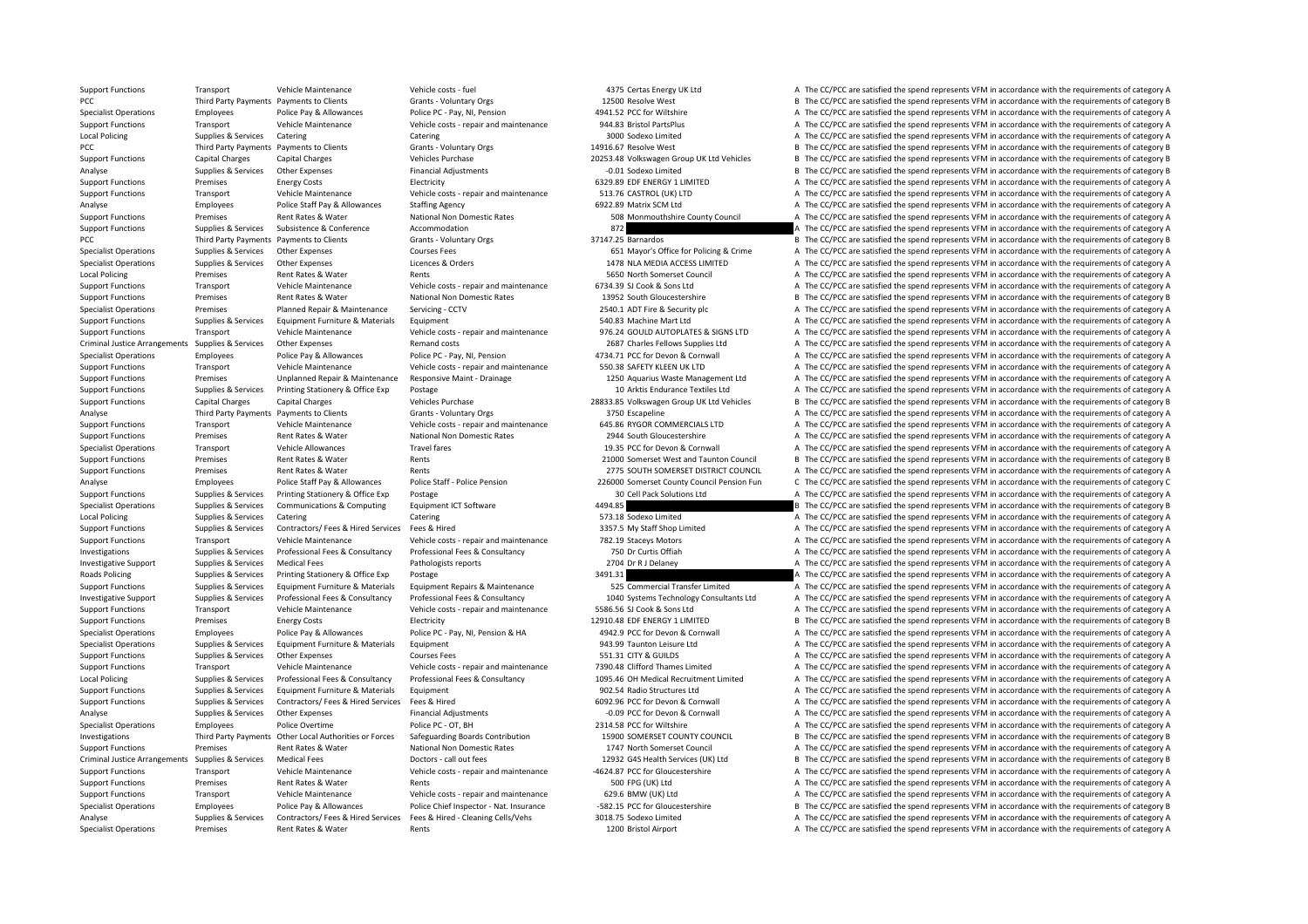Support Functions Supplies & Services Grants & Subscriptions Subscriptions Subscriptions Subscriptions 2500 Stonewall Equality Ltd A The CC/PCC are satisfied the spend represents VFM in accordance with the requirements of Roads Policing Capital Charges Capital Charges Capital Charges Other Plant & Equipment Charges Capital Charges Capital Charges Capital Charges Capital Charges Other Plant & Equipment and Squipment 3765.5 Cleartone Telecoms Roads Policing Transport Vehicle Workshops/Maintenance Vehicle recovery 13000 ONE TIME VENDOR B The CC/PCC are satisfied the spend represents VFM in accordance with the requirements of category B Support Functions Supporters Support Grants & Subscriptions Subscriptions Subscriptions Subscriptions Subscriptions Subscriptions of category A The CC/PCC are satisfied the spend represents VFM in accordance with the requi Local Policing Premises Rent Rates & Water Landlords Service Charge 3604.58 North Somerset Council A The CC/PCC are satisfied the spend represents VFM in accordance with the requirements of category A Disused Premises Rent Rates & Water National Non Domestic Rates 1048 Sedgemoor District Council A The CC/PCC are satisfied the spend represents VFM in accordance with the requirements of category A Support Functions Supplies & Services Communications & Computing Equipment ICT Hardware Purch 1436 Dynamic CCTV Ltd A The CC/PCC are satisfied the spend represents VFM in accordance with the requirements of category A Specialist Operations Employees Police Pay & Allowances Police Sergeant - Pay, OT, NI, Pension 4543.51 PCC for Dorset A The CC/PCC are satisfied the spend represents VFM in accordance with the requirements of category A Support Functions Premises Rent Rates & Water National Non Domestic Rates 3866 Bristol City Council A The CC/PCC are satisfied the spend represents VFM in accordance with the requirements of category A Supplies & Services Equipment - Consumables Equipment - Consumables Equipment - Consumables Equipment - Consumables Equipment - Consumables Equipment - Consumables (UK) to the CC/PCC are satisfied the spend represents VFM Operational Support Supplies & Services Clothing Uniforms & Laundry Clothing & Uniforms - Issues 1925.75 Citron Hygiene UK Limited A The CC/PCC are satisfied the spend represents VFM in accordance with the requirements of Investigative Support Supplies & Services Medical Fees Pathologists reports Pathologists reports 2704 Dr R J Delaney A The CC/PCC are satisfied the spend represents VFM in accordance with the requirements of category A Specialist Operations Transport Vehicle Allowances Travel fares Travel fares and the COLOGO and the COLOGO A The CC/PCC are satisfied the spend represents VFM in accordance with the requirements of category A Analyse Employees Police Staff Pay & Allowances Staffing Agency 7765.2 Matrix SCM Ltd A The CC/PCC are satisfied the spend represents VFM in accordance with the requirements of category A Support Functions Supplies & Services Professional Fees & Consultancy Professional Fees & Consultancy Professional Fees & Consultancy Professional Fees & Consultancy Professional Fees & Consultancy Professional Fees & Cons Specialist Operations Premises Rent Rates & Water Landlords Service Charge 8680.55 National Crime Agency A The CC/PCC are satisfied the spend represents VFM in accordance with the requirements of category A Support Employees Indirect Employee Expenses Refunds - Contributions 2449.97 Toby Rideout A The CC/PCC are satisfied the spend represents VFM in accordance with the requirements of category A Support Functions Supplies & Services Other Expenses Legal Costs & Services 1259.77 A The CC/PCC are satisfied the spend represents VFM in accordance with the requirements of category A Support Functions Supplies & Services Equipment Furniture & Materials Equipment 963.34 Machine Mart Ltd A The CC/PCC are satisfied the spend represents VFM in accordance with the requirements of category A Support Functions Premises Rent Rates & Water National Non Domestic Rates 1160 North Somerset Council A The CC/PCC are satisfied the spend represents VFM in accordance with the requirements of category A Support Functions Third Party Payments Payments to Clients Grants - Voluntary Orgs 25000 25000 B The CC/PCC are satisfied the spend represents VFM in accordance with the requirements of category B Support Functions Employees Indirect Employee Expenses Direct Medical Intervention 1720 1720 A The CC/PCC are satisfied the spend represents VFM in accordance with the requirements of category A Supplies & Services Equipment Furniture & Materials Equipment Repairs & Maintenance 690 Nexia Scientific Limited A The CC/PCC are satisfied the spend represents VFM in accordance with the requirements of category A Support Functions Premises Rent Rates Water National Non Domestic Rates 2035 Somerset West and Taunton Council A The CC/PCC are satisfied the spend represents VFM in accordance with the requirements of category A Specialist Operations Transport Vehicle Allowances Travel fares Travel fares and the Allowances Travel fares a The CC/PCC for Wiltshire A The CC/PCC are satisfied the spend represents VFM in accordance with the requirement Support Functions Transport Vehicle Maintenance Vehicle costs - repair and maintenance 756.02 BMW (UK) Ltd A The CC/PCC are satisfied the spend represents VFM in accordance with the requirements of category A Support Functions Supplies & Services Other Expenses 2001 Courses Fees 2995 2995 A The CC/PCC are satisfied the spend represents VFM in accordance with the requirements of category A Support Functions Capital Charges Capital Charges Construction & Conversion Fees 1722 Ridge & Partners LLP A The CC/PCC are satisfied the spend represents VFM in accordance with the requirements of category A Support Functions Premises Rent Rates & Water National Non Domestic Rates 624 South Gloucestershire A The CC/PCC are satisfied the spend represents VFM in accordance with the requirements of category A Support Functions Premises Rent Rates & Water National Non Domestic Rates 1472 Somerset West and Taunton Council A The CC/PCC are satisfied the spend represents VFM in accordance with the requirements of category A Analyse Transport Vehicle Allowances Travel fares Travel fares 15438.92 B The CC/PCC are satisfied the spend represents VFM in accordance with the requirements of category B Support Functions Premises Finergy Costs Gas Gas Satisfied the Support Coronal ENERGY RETAIL 4 LTD A The CC/PCC are satisfied the spend represents VFM in accordance with the requirements of category A Specialist Operations Premises Rent Rates & Water Landlords Service Charge 2221.51 Workman LLP A The CC/PCC are satisfied the spend represents VFM in accordance with the requirements of category A Support Functions Employees Police Staff Pay & Allowances Police Staff - Pay, NI, Pension 13417.85 PCC for Wiltshire C The CC/PCC are satisfied the spend represents VFM in accordance with the requirements of category C Support Functions Supplies & Services Communications & Computing Equipment ICT 1654.4 EE Limited 1654.4 EE Limited A The CC/PCC are satisfied the spend represents VFM in accordance with the requirements of category A Support Functions Premises Rent Rates & Water Landlords Service Charge 1014.5 SOUTH SOMERSET DISTRICT COUNCIL A The CC/PCC are satisfied the spend represents VFM in accordance with the requirements of category A PCC Third Party Payments Payments to Clients Grants - Voluntary Orgs 27305.83 Victim Support B The CC/PCC are satisfied the spend represents VFM in accordance with the requirements of category B Support Functions Supplies & Services Equipment Furniture & Materials Equipment 6.95 Corporate Support HQ Imprest A The CC/PCC are satisfied the spend represents VFM in accordance with the requirements of category A Support Functions Supplies & Services Communications & Computing Equipment ICT 861 Telefonica UK Limited A The CC/PCC are satisfied the spend represents VFM in accordance with the requirements of category A Support Functions Supplies & Services Other Expenses Courses Fees Courses Fees 1129.5 College of Policing Ltd A The CC/PCC are satisfied the spend represents VFM in accordance with the requirements of category A Support Functions Supplies & Services Communications & Computing Equipment ICT Hardware Purch 4070 4070 A The CC/PCC are satisfied the spend represents VFM in accordance with the requirements of category A Support Functions Third Party Payments Other Local Authorities or Forces Contributions to Other Forces 52573 The PCC for West Midlands Chec C/PCC are satisfied the spend represents VFM in accordance with the requirements o Specialist Operations Transport Vehicle Maintenance Vehicle costs - repair and maintenance 3974.6 Halls Electrical Ltd A The CC/PCC are satisfied the spend represents VFM in accordance with the requirements of category A Support Functions Transport Vehicle Maintenance Vehicle costs - repair and maintenance 1037.41 SJ Cook & Sons Ltd A The CC/PCC are satisfied the spend represents VFM in accordance with the requirements of category A Investigative Support Supplies & Services Professional Fees & Consultancy Professional Fees & Consultancy Professional Fees & Consultancy Professional Fees & Consultancy Professional Fees & Consultancy Professional Fees & Support Functions Supplies & Services Contractors/ Fees & Hired Services Fees & Hired 4482.5 My Staff Shop Limited A The CC/PCC are satisfied the spend represents VFM in accordance with the requirements of category A Support Functions Premises Rent Rates & Water National Non Domestic Rates 1310 Bristol City Council A The CC/PCC are satisfied the spend represents VFM in accordance with the requirements of category A Specialist Operations Transport Vehicle Allowances Travel fares Travel fares 1.5 PCC for Gloucestershire C The CC/PCC are satisfied the spend represents VFM in accordance with the requirements of category C Investigative Support Supplies & Services Capital Charges Forensic Science Services 36926.81 Orchid Cellmark Ltd B The CC/PCC are satisfied the spend represents VFM in accordance with the requirements of category B Support Functions Supplies & Services Clothing Uniforms & Laundry Clothing & Uniforms - Issues 1625 Arktis Endurance Textiles Ltd A The CC/PCC are satisfied the spend represents VFM in accordance with the requirements of c Support Functions Premises Planned Repair & Maintenance Planned Maintenance - Building Fabric 716.3 NAILSEA CONSTRUCTION LTD A The CC/PCC are satisfied the spend represents VFM in accordance with the requirements of catego Support Functions Premises Planned Repair & Maintenance Estates Costs 8907.84 AUDIENCE SYSTEMS LTD A The CC/PCC are satisfied the spend represents VFM in accordance with the requirements of category A Support Functions Supplies & Services Communications & Computing Equipment ICT Consumables 3800 Data Pro IT Ltd A The CC/PCC are satisfied the spend represents VFM in accordance with the requirements of category A Support Functions Capital Charges Capital Charges ICT Equipment Purchase 927 Data Pro IT Ltd A The CC/PCC are satisfied the spend represents VFM in accordance with the requirements of category A Analyse Employees Police Staff Pay & Allowances Police Staff - Police Staff - Police Pension 226000 Somerset County Council Pension Fun C The CC/PCC are satisfied the spend represents VFM in accordance with the requirement Specialist Operations Transport Vehicle Allowances Travel fares Travel fares 189.5 PCC for Dorset C The CC/PCC are satisfied the spend represents VFM in accordance with the requirements of category C Support Functions Premises Planned Repair & Maintenance Grounds Maintenance Strategory A The CC/PCC are satisfied the spend represents VFM in accordance with the requirements of category A Support Functions Premises Rent Rates & Water National Non Domestic Rates 768 Mendip District Council A The CC/PCC are satisfied the spend represents VFM in accordance with the requirements of category A Support Functions Premises Rent Rates & Water National Non Domestic Rates 1846 Bath & North East Somerset A The CC/PCC are satisfied the spend represents VFM in accordance with the requirements of category A Specialist Operations Supplies & Services Subsistence Subsistence Subsistence Subsistence Subsistence Subsistence Subsistence Subsistence Subsistence Subsistence Subsistence Subsistence Subsistence Subsistence Subsistence Operational Support Supplies & Services Equipment Furniture & Materials Equipment Equipment and the Support 216.67 Vonwolf K9 Sport & Service Dog Equi A The CC/PCC are satisfied the spend represents VFM in accordance with Support Functions Premises Unplanned Repair & Maintenance Responsive Maint - Ext Works 3193 STQ Vantage Limited A The CC/PCC are satisfied the spend represents VFM in accordance with the requirements of category A PCC Third Party Payments Payments to Clients Grants - Voluntary Orgs 21244.34 Swan Advocacy Network B The CC/PCC are satisfied the spend represents VFM in accordance with the requirements of category B Specialist Operations Supplies & Services Other Expenses Courses Fees Courses Fees 789.5 College of Policing Ltd A The CC/PCC are satisfied the spend represents VFM in accordance with the requirements of category A Support Functions Employees Police Staff Pay & Allowances Staffing Agency 1802.64 Hays Specialist Recruitment Ltd A The CC/PCC are satisfied the spend represents VFM in accordance with the requirements of category A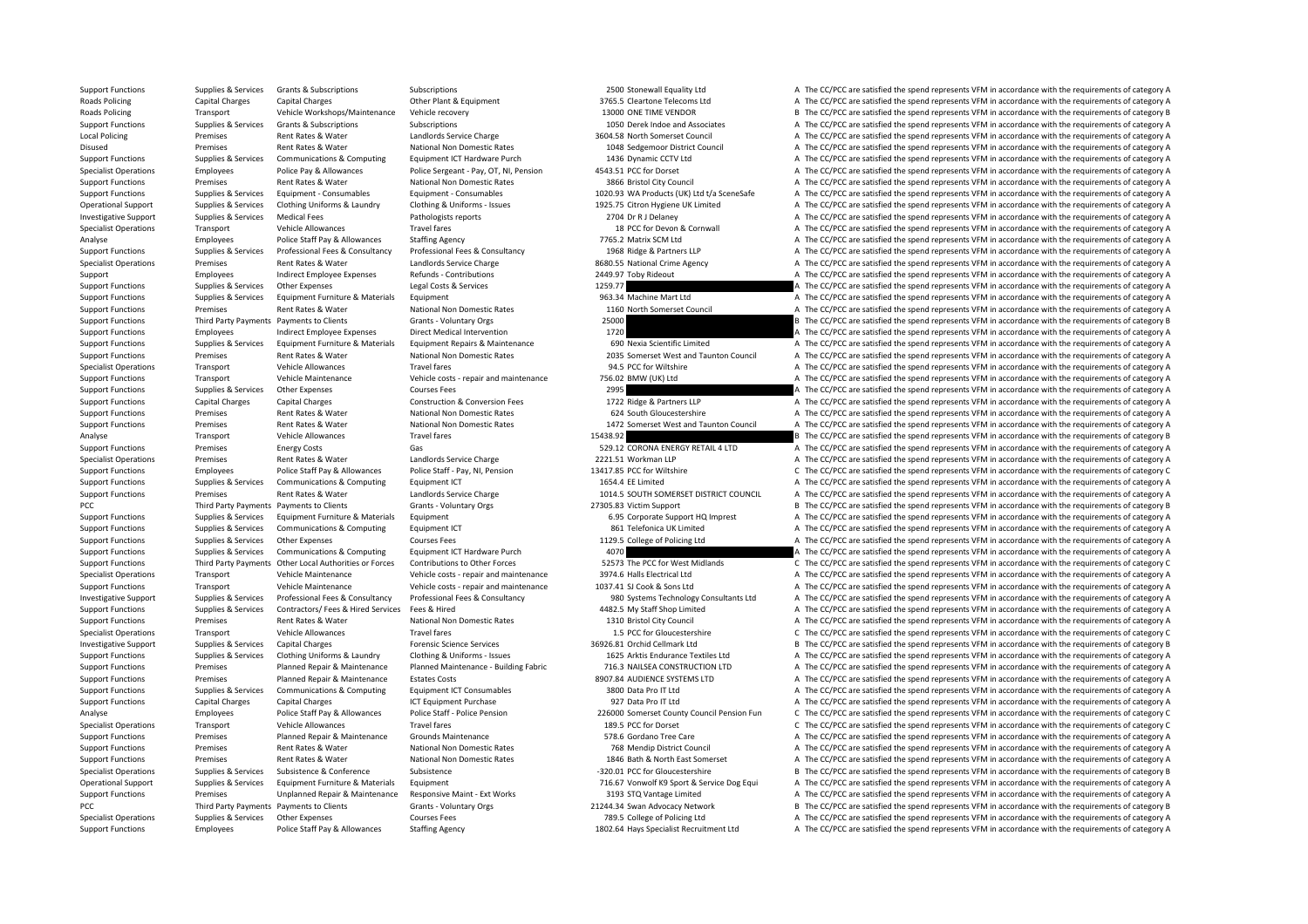Support Functions Capital Charges Capital Charges ICT Equipment Purchase 8568.8 Orange Cyberdefense UK Limited A The CC/PCC are satisfied the spend represents VFM in accordance with the requirements of category A Criminal Justice Arrangements Supplies & Services Medical Fees Doctors - call out fees Doctors - call out fees<br>
Contingencies Contingencies Contingencies Contingencies – Contingencies – G363.2 A The CC/PCC are satisfied th Support Functions Supplies Services Other Expenses Contingencies Contingencies 6363.2 A The CC/PCC are satisfied the spend represents VFM in accordance with the requirements of category A Support Functions Supporters Communications & Communications Equipment ICT 744.82 Telefonica UK Limited A The CC/PCC are satisfied the spend represents VFM in accordance with the requirements of category A Specialist Operations Supplies & Services Subsistence Subsistence Subsistence Subsistence 25.25 PCC for Devon & Cornwall A The CC/PCC are satisfied the spend represents VFM in accordance with the requirements of category A Specialist Operations Supplies & Services Communications & Computing Telephone Calls 2639.47 BT Business Direct Ltd A The CC/PCC are satisfied the spend represents VFM in accordance with the requirements of category A Investigative Support Supplies & Services Capital Charges Forensic Science Services 5291.79 Orchid Cellmark Ltd A The CC/PCC are satisfied the spend represents VFM in accordance with the requirements of category A Support Functions Premises Rent Rates & Water National Non Domestic Rates 599 Bristol City Council A The CC/PCC are satisfied the spend represents VFM in accordance with the requirements of category A Support Functions Supplies & Services Contractors/ Fees & Hired Services Fees & Hired Maried Maria 16974.11 HM Prisons and Probation Service B The CC/PCC are satisfied the spend represents VFM in accordance with the requir Specialist Operations Employees Police Pay & Allowances Police Inspector - Pay, NI, Pension 6633.74 PCC for Devon & Cornwall A The CC/PCC are satisfied the spend represents VFM in accordance with the requirements of catego Support Functions Supplies & Services Equipment Furniture & Materials Loose Furniture 8 Materials A The CC/PCC are satisfied the spend represents VFM in accordance with the requirements of category A Supplies & Services Equipment Furniture & Materials Equipment Repairs & Maintenance 755 PCC for Wiltshire A The CC/PCC are satisfied the spend represents VFM in accordance with the requirements of category A Specialist Operations Employees Police Pay & Allowances Police Inspector - Pay, NI, Pension 6758.92 PCC for Wiltshire C The CC/PCC are satisfied the spend represents VFM in accordance with the requirements of category C Support Functions Capital Charges Capital Charges Vehicle Conversions 72900 RS Fleet Installations Ltd C The CC/PCC are satisfied the spend represents VFM in accordance with the requirements of category C Support Functions Premises Energy Costs Gas Gas Function Costs Category A The CC/PCC are satisfied the spend represents VFM in accordance with the requirements of category A Specialist Operations Employees Police Pay & Allowances Police PC - Pay, OT, NI, Pension 18636.31 PCC for Wiltshire C The CC/PCC are satisfied the spend represents VFM in accordance with the requirements of category C Specialist Operations Premises Energy Costs Electricity Electricity and the Substitute and the COVEC are satisfied the spend represents VFM in accordance with the requirements of category A Specialist Operations Employees Police Pay & Allowances Housing Allowance - PC 314.12 PCC for Wiltshire C The CC/PCC are satisfied the spend represents VFM in accordance with the requirements of category C Support Functions Supplies & Services Printing Stationery & Office Exp Reprographics exp Reprographics 0.63 PCC for Gloucestershire C The CC/PCC are satisfied the spend represents VFM in accordance with the requirements of Support Functions Supplies & Services Equipment Furniture & Materials Equipment Operational 14681 Clucas Training Wing Limited B The CC/PCC are satisfied the spend represents VFM in accordance with the requirements of cate Support Functions Supplies & Services Printing Stationery & Office Exp Postage 1016.19 1016.19 A The CC/PCC are satisfied the spend represents VFM in accordance with the requirements of category A Specialist Operations Supplies & Services Capital Charges Forensic Science Services Forensic Science Services 1140.1 Orchid Cellmark Ltd A The CC/PCC are satisfied the spend represents VFM in accordance with the requiremen Local Policing Transport Vehicle Allowances Vehicle mileage allowance 173.7 1992 a The CC/PCC are satisfied the spend represents VFM in accordance with the requirements of category A Support Functions Supplies & Services Communications & Computing Equipment ICT 42495.12 BRITISH TELECOMMUNICATIONS PLC B The CC/PCC are satisfied the spend represents VFM in accordance with the requirements of category B Investigations Supplies & Services Professional Fees & Consultancy Professional Fees & Consultancy Professional Fees & Consultancy 576.48 A The CC/PCC are satisfied the spend represents VFM in accordance with the requireme Specialist Operations Employees Police Pay & Allowances Police PC - Pay, NI, Pension & HA 4947.5 PCC for Devon & Cornwall A The CC/PCC are satisfied the spend represents VFM in accordance with the requirements of category Support Functions Supplies & Services Capital Charges Forensic Science Services Forensic Science Services 530.4 Abbott Toxicology Ltd A The CC/PCC are satisfied the spend represents VFM in accordance with the requirements Supplies & Services Equipment Furniture & Materials Equipment Repairs & Maintenance 981.55 John West (Contractors) Ltd A The CC/PCC are satisfied the spend represents VFM in accordance with the requirements of category A Criminal Justice Arrangements Supplies & Services Medical Fees Doctors - call out fees 10943 G4S Health Services (UK) Ltd B The CC/PCC are satisfied the spend represents VFM in accordance with the requirements of category Specialist Operations Employees Police Pay & Allowances Police PC - Pay, NI, Pension & HA 4942.9 PCC for Devon & Cornwall A The CC/PCC are satisfied the spend represents VFM in accordance with the requirements of category Support Functions Supplies & Services Other Expenses Courses Fees 956 Hands Free Computing Ltd A The CC/PCC are satisfied the spend represents VFM in accordance with the requirements of category A Support Functions Premises Cleaning & Domestic Supplies Cleaning Charges 10751.14 Sodexo Limited B The CC/PCC are satisfied the spend represents VFM in accordance with the requirements of category B Criminal Justice Arrangements Supplies & Services Equipment Furniture & Materials Equipment Operational Equipment Operational 712.5 Rapiscan Systems Limited A The CC/PCC are satisfied the spend represents VFM in accordance Specialist Operations Employees Police Pay & Allowances Police Chief Inspector - Pay, NI, Pension 7082.64 PCC for Wiltshire AND A The CC/PCC are satisfied the spend represents VFM in accordance with the requirements of cat Specialist Operations Supplies & Services Other Expenses Courses Fees Courses Fees 32100 P & CC for West Yorkshire B The CC/PCC are satisfied the spend represents VFM in accordance with the requirements of category B Specialist Operations Employees Police Pay & Allowances Police PC - Pay, NI, Pension 4741.1 PCC for Devon & Cornwall A The CC/PCC are satisfied the spend represents VFM in accordance with the requirements of category A Support Functions Supplies & Services Equipment Furniture & Materials Equipment - Ammunition 1810 GMK Ltd A The CC/PCC are satisfied the spend represents VFM in accordance with the requirements of category A Specialist Operations Supplies & Services Capital Charges Forensic Science Services 3356.75 Orchid Cellmark Ltd B The CC/PCC are satisfied the spend represents VFM in accordance with the requirements of category B Specialist Operations Employees Police Pay & Allowances Police Inspector - Pay, NI, Pension 6800.28 PCC for Wiltshire A The CC/PCC are satisfied the spend represents VFM in accordance with the requirements of category A Specialist Operations Premises Rent Rates & Water National Non Domestic Rates 11725 South Gloucestershire B The CC/PCC are satisfied the spend represents VFM in accordance with the requirements of category B Support Functions Transport Vehicle Maintenance Vehicle costs - repair and maintenance 640 MOBILE WINDSCREENS LTD A The CC/PCC are satisfied the spend represents VFM in accordance with the requirements of category A Support Functions Premises Energy Costs Gas Gas Support RETAIL 4 LTD A The CC/PCC are satisfied the spend represents VFM in accordance with the requirements of category A Support Functions Third Party Payments Other Local Authorities or Forces Contributions to Other Forces 15768.72 PCC for Gloucestershire B The CC/PCC are satisfied the spend represents VFM in accordance with the requirement Operational Support Supplies & Services Equipment Furniture & Materials Equipment 1532.5 Northern Diver International Ltd A The CC/PCC are satisfied the spend represents VFM in accordance with the requirements of category PCC Third Party Payments Payments to Clients Grants - Voluntary Orgs 13750 North Somerset Council B The CC/PCC are satisfied the spend represents VFM in accordance with the requirements of category B Support Functions Capital Charges Capital Charges Construction & Conversion Fees 1935 Atkins Ltd A The CC/PCC are satisfied the spend represents VFM in accordance with the requirements of category A Support Functions Premises Unplanned Repair & Maintenance Reactive Maintenance - Building Services 3819.95 Sovereign Fire & Security Ltd A The CC/PCC are satisfied the spend represents VFM in accordance with the requiremen Support Functions Premises Planned Repair & Maintenance Planned Maintenance - Building Services 1249.66 Jackson Lift Services Ltd A The CC/PCC are satisfied the spend represents VEM in accordance with the requirements of c Support Functions Transport Vehicle Maintenance Vehicle costs - repair and maintenance 704.26 BRISTOL STREET MOTORS A The CC/PCC are satisfied the spend represents VFM in accordance with the requirements of category A Support Functions Premises Premises Premises Seneral Waste Costs 676.46 SUEZ Recycling and Recovery UK Ltd A The CC/PCC are satisfied the spend represents VFM in accordance with the requirements of category A Specialist Operations Transport Vehicle Maintenance Vehicle costs - repair and maintenance 634.42 PCC for Devon & Cornwall A The CC/PCC are satisfied the spend represents VFM in accordance with the requirements of category Specialist Operations Employees Police Pay & Allowances Police Sergeant - Pay, OT, NI 10459.63 PCC for Gloucestershire C The CC/PCC are satisfied the spend represents VFM in accordance with the requirements of category C Specialist Operations Employees Police Pay & Allowances Police PC - Pay, NI, Pension 5047.2 PCC for Wiltshire A The CC/PCC are satisfied the spend represents VFM in accordance with the requirements of category A Support Functions Transport Vehicle Maintenance Vehicle costs - repair and maintenance 2963 AA Business Services A The CC/PCC are satisfied the spend represents VFM in accordance with the requirements of category A Support Functions Supplies & Services Communications & Computing Equipment ICT Software 1980 CJ Freeman & Co Ltd A The CC/PCC are satisfied the spend represents VFM in accordance with the requirements of category A Specialist Operations Employees Police Pay & Allowances Police PC - Pay, OT, NI, Pension 155189.71 PCC for Dorset C The CC/PCC are satisfied the spend represents VFM in accordance with the requirements of category C Support Functions Supplies & Services Communications & Computing Equipment ICT 50000 Telefonica UK Limited C The CC/PCC are satisfied the spend represents VFM in accordance with the requirements of category C Criminal Justice Arrangements Supplies & Services Medical Fees Doctors - call out fees 16912 G4S Health Services (UK) Ltd B The CC/PCC are satisfied the spend represents VFM in accordance with the requirements of category Specialist Operations Premises Planned Repair & Maintenance Planned Maintenance - Building Services 49.83 Jackson Lift Services Ltd A The CC/PCC are satisfied the spend represents VFM in accordance with the requirements of Support Functions Premises Planned Repair & Maintenance Planned Maintenance - Building Fabric 28235.55 Integral UK Ltd B The CC/PCC are satisfied the spend represents VFM in accordance with the requirements of category B Specialist Operations Employees Police Pay & Allowances Police Sergeant - Pay, NI, Pension 4524.64 PCC for Dorset A The CC/PCC are satisfied the spend represents VFM in accordance with the requirements of category A Specialist Operations Employees Police Pay & Allowances Police Sergeant - Pay, NI, Pension 5340.93 PCC for Dorset A The CC/PCC are satisfied the spend represents VFM in accordance with the requirements of category A Support Functions Supplies & Services Capital Charges Forensic Science Services 861.9 Abott Toxicology Ltd A The CC/PCC are satisfied the spend represents VFM in accordance with the requirements of category A Local Policing Supplies & Services Catering Supplies Catering Catering Catering Catering Catering Catering Catering Catering Supplies and Supplies and Supplies A The CC/PCC are satisfied the spend represents VFM in accorda Support Functions Supplies & Services Communications & Computing Tel Enquiry Service 510 Lycamobile UK Ltd A The CC/PCC are satisfied the spend represents VFM in accordance with the requirements of category A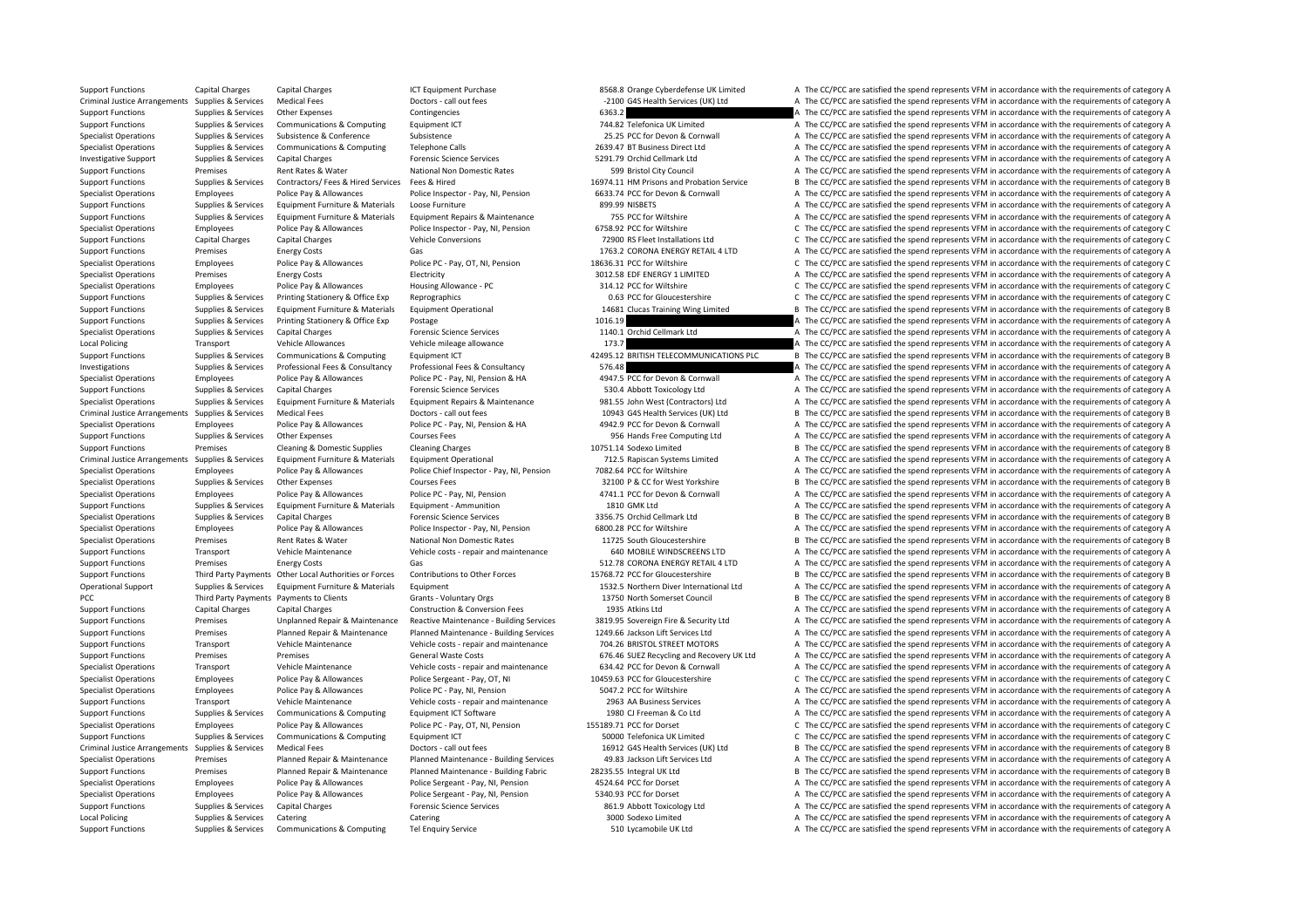Support Functions Premises Energy Costs Gas Gas 1650.43 CORONA ENERGY RETAIL 4 LTD A The CC/PCC are satisfied the spend represents VFM in accordance with the requirements of category A Specialist Operations Premises Premises Rent Rates & Water Rents Rents Rents Rents Rents Rent Rates Rents Rents Rents Rents 7228 Winkworth 10000 NORTH SOMERSET COUNCIL A The CC/PCC are satisfied the spend represents VFM in Analyse Third Party Payments Other Local Authorities or Forces Agency Payments – OLAs 10000 NORTH SOMERSET COUNCIL B The CC/PCC are satisfied the spend represents VFM in accordance with the requirements of category B Support Functions Supplies & Services Other Expenses Remand costs 606 Charles Fellows Supplies Ltd A The CC/PCC are satisfied the spend represents VFM in accordance with the requirements of category A Disused Supplies & Services Printing Stationery & Office Exp Printing Stationery A Office Exp Printing 582.23 Xerox (UK) Ltd A The CC/PCC are satisfied the spend represents VFM in accordance with the requirements of catego Support Functions Supplies & Services Communications & Computing Equipment ICT 9659.3 Vodafone 9659.3 Vodafone A The CC/PCC are satisfied the spend represents VFM in accordance with the requirements of category A Support Functions Supplies & Services Contractors/ Fees & Hired Services Fees & Hired Services Fees & Hired Services Fees & Hired Services Fees & Hired Services Pees & Hired Services Pees & Hired Services Pees & Hired Serv Support Functions Transport Vehicle Maintenance Vehicle costs - repair and maintenance 1621.56 BMW (UK) Ltd A The CC/PCC are satisfied the spend represents VFM in accordance with the requirements of category A Support Functions Supplies & Services Equipment - Consumables Equipment - Consumables Equipment - Consumables Equipment - Consumables Equipment - Consumables Equipment - Consumables S60.03 WA Products (UK) Ltd t/a SceneSaf Support Functions Premises Planned Repair & Maintenance Planned Maintenance - Building Services 988.59 Sovereign Fire & Security Ltd A The CC/PCC are satisfied the spend represents VFM in accordance with the requirements o Support Functions Supplies & Services Professional Fees & Consultancy Professional Fees & Consultancy Professional Fees & Consultancy Professional Fees & Consultancy Professional Fees & Consultancy Professional Fees & Cons Support Functions Transport Vehicle Maintenance Vehicle costs -fuel 91.44 PCC for Gloucestershire C The CC/PCC are satisfied the spend represents VFM in accordance with the requirements of category C Specialist Operations Third Party Payments Other Local Authorities or Forces Agency Payments - OLAs 931.38 PCC for Wiltshire A The CC/PCC are satisfied the spend represents VFM in accordance with the requirements of catego Support Functions Premises Rent Rates & Water National Non Domestic Rates 694 Bath & North East Somerset A The CC/PCC are satisfied the spend represents VFM in accordance with the requirements of category A Support Functions Premises Energy Costs Gas Gas Same Support Energy Costs Gas Same CORONA ENERGY RETAIL 4 LTD A The CC/PCC are satisfied the spend represents VFM in accordance with the requirements of category A Investigative Support Supplies & Services Equipment • Consumables Equipment • Consumables 650 D.tec International Limited A The CC/PCC are satisfied the spend represents VFM in accordance with the requirements of category Support Functions Premises Planned Repair & Maintenance Servicing - Mechanical Plant 3904.98 Integral UK Ltd A The CC/PCC are satisfied the spend represents VFM in accordance with the requirements of category A Specialist Operations Employees Police Pay & Allowances Police PC - Pay, NI, Pension & HA 4952.69 PCC for Devon & Cornwall A The CC/PCC are satisfied the spend represents VFM in accordance with the requirements of category Support Functions Employees Police Staff Pay & Allowances Police Staff - Pay, OT, NI, Pension -15527.3 PCC for Gloucestershire B The CC/PCC are satisfied the spend represents VFM in accordance with the requirements of cate Specialist Operations Supplies & Services Printing Stationery & Office Exp Postage 35 35 35 A The CC/PCC are satisfied the spend represents VFM in accordance with the requirements of category A Support Functions Supplies & Services Contractors/ Fees & Hired Services Fees & Hired 2500.84 My Staff Shop Limited A The CC/PCC are satisfied the spend represents VFM in accordance with the requirements of category A Support Functions Supplies & Services Communications & Computing Equipment ICT **60000** Telefonica UK Limited C The CC/PCC are satisfied the spend represents VFM in accordance with the requirements of category C Specialist Operations Employees Police Pay & Allowances Police PC · Pay, NI, Pension 2305.7 PCC for Wiltshire A The CC/PCC are satisfied the spend represents VFM in accordance with the requirements of category A Support Functions Premises Planned Renair & Maintenance Planned Maintenance - Ruilding Fabric 6665 Kobler Uninterruntible Power Itd A The CC/PCC are satisfied the spend represents VFM in accordance with the requirements of Support Functions Transport Vehicle Maintenance Vehicle costs - repair and maintenance 964.98 Bristol PartsPlus A The CC/PCC are satisfied the spend represents VFM in accordance with the requirements of category A Support Functions Transport Vehicle Maintenance Vehicle costs - repair and maintenance 500 Sepura Ltd A The CC/PCC are satisfied the spend represents VFM in accordance with the requirements of category A Specialist Operations Employees Police Pay & Allowances Police Chief Inspector - Nat. Insurance 580.36 PCC for Gloucestershire C The CC/PCC are satisfied the spend represents VFM in accordance with the requirements of cate Criminal Justice Arrangements Supplies & Services Medical Fees Doctors - call out fees **Doctors - call out fees** 23600 G4S Health Services (UK) Ltd B The CC/PCC are satisfied the spend represents VFM in accordance with the Analyse Transport Vehicle Allowances Travel fares Travel fares 9048.24 A The CC/PCC are satisfied the spend represents VFM in accordance with the requirements of category A Support Functions Supplies & Services Equipment Furniture & Materials Equipment 84 WA Products (UK) Ltd t/a SceneSafe A The CC/PCC are satisfied the spend represents VFM in accordance with the requirements of category A Support Functions Supplies & Services Communications & Computing Equipment ICT Hardware Purch 2250 Dynamic CCTV Ltd A The CC/PCC are satisfied the spend represents VFM in accordance with the requirements of category A Specialist Operations Supplies & Services Other Expenses Courses Fees 1820 Serco 1820 Serco A The CC/PCC are satisfied the spend represents VFM in accordance with the requirements of category A Support Functions Transport Vehicle Maintenance Vehicle costs - repair and maintenance 4469.6 BMW (UK) Ltd A The CC/PCC are satisfied the spend represents VFM in accordance with the requirements of category A Roads Policing Premises Rent Rates & Water National Non Domestic Rates 3174 North Somerset Council A The CC/PCC are satisfied the spend represents VFM in accordance with the requirements of category A Dealing with the Public Supplies & Services Professional Fees & Consultancy Professional Fees & Consultancy Professional Fees & Consultancy Professional Fees & Consultancy Professional Fees & Consultancy Professional Fees Specialist Operations Transport Vehicle Maintenance Vehicle costs repair and maintenance 114.1 A The CC/PCC are satisfied the spend represents VFM in accordance with the requirements of category A Support Functions Supplies & Services Printing Stationery & Office Exp Postage 1079.61 Quadient UK Limited A The CC/PCC are satisfied the spend represents VFM in accordance with the requirements of category A Supplies & Services Equipment Furniture & Materials Equipment - Ammunition 1460 Axon Public Safety UK Limited A The CC/PCC are satisfied the spend represents VFM in accordance with the requirements of category A Support Functions Supplies & Services Other Expenses Courses Fees Courses Fees 1000 The Strengths People Ltd A The CC/PCC are satisfied the spend represents VFM in accordance with the requirements of category A Specialist Operations Premises Cleaning & Domestic Supplies Cleaning Charges 1162.61 Sodexo Limited B The CC/PCC are satisfied the spend represents VFM in accordance with the requirements of category B Support Functions Supplies & Services Communications & Computing Equipment ICT 16046.82 Telefonica UK Limited B The CC/PCC are satisfied the spend represents VFM in accordance with the requirements of category B Support Functions Premises Rent Rates & Water National Non Domestic Rates 586 South Somerset District Council A The CC/PCC are satisfied the spend represents VFM in accordance with the requirements of category A Criminal Justice Arrangements Supplies & Services Other Expenses Maintenance of dogs/cats 658.6 6 658.6 A The CC/PCC are satisfied the spend represents VFM in accordance with the requirements of category A Investigations Supplies & Services Communications & Computing Tel Enquiry Service 2433.33 Equifax Limited A The CC/PCC are satisfied the spend represents VFM in accordance with the requirements of category A Support Functions Supplies & Services Other Expenses Legal Costs & Services 500 A The CC/PCC are satisfied the spend represents VFM in accordance with the requirements of category A Support Functions Premises Rent Rates & Water National Non Domestic Rates 636 South Somerset District Council A The CC/PCC are satisfied the spend represents VFM in accordance with the requirements of category A Support Functions Premises Rent Rates & Water National Non Domestic Rates 73216 North Somerset Council C The CC/PCC are satisfied the spend represents VFM in accordance with the requirements of category C Operational Support Supplies & Services Other Expenses Dogs - Equipment Dogs - Equipment 1302 Prometheus Medical Technologies Ltd A The CC/PCC are satisfied the spend represents VFM in accordance with the requirements of c Analyse Third Party Payments Payments to Clients Grants - Voluntary Orgs 3750 Ignite Life 3750 Ignite Life A The CC/PCC are satisfied the spend represents VFM in accordance with the requirements of category A Specialist Operations Employees Police Staff Pay & Allowances Police Staff - Pay, NI, Pension 5940 PCC for Wiltshire A The CC/PCC are satisfied the spend represents VFM in accordance with the requirements of category A Support Functions Premises Rent Rates & Water Landlords Service Charge 5581 North Bristol NHS Trust A The CC/PCC are satisfied the spend represents VFM in accordance with the requirements of category A Specialist Operations Employees Police Overtime Police PC - Overtime Police PC - Overtime 1298.13 PCC for Gloucestershire A The CC/PCC are satisfied the spend represents VFM in accordance with the requirements of category Support Functions Premises Rent Rates & Water National Non Domestic Rates 4096 Somerset West and Taunton Council A The CC/PCC are satisfied the spend represents VFM in accordance with the requirements of category A Support Functions Supplies & Services Communications & Computing Equipment ICT Software 7469.76 PHOENIX SOFTWARE LTD A The CC/PCC are satisfied the spend represents VFM in accordance with the requirements of category A Support Functions Supplies & Services Other Expenses Legal Costs & Services 200 A The CC/PCC are satisfied the spend represents VFM in accordance with the requirements of category A Support Functions Support Functions Supp Support Functions Supplies & Services Subsistence & Conference Subsistence Subsistence Subsistence 216.57 PCC for Dorset C The CC/PCC are satisfied the spend represents VFM in accordance with the requirements of category C Support Functions Supplies & Services Other Expenses Legal Costs & Services 950 950 A The CC/PCC are satisfied the spend represents VFM in accordance with the requirements of category A Specialist Operations Supplies & Services Subsistence & Conference Subsistence Subsistence Subsistence Subsistence Subsistence Subsistence Subsistence Subsistence Subsistence Subsistence Subsistence Subsistence Subsistence Support Functions Premises Planned Repair & Maintenance Planned Maintenance - Building Services 1557.7 PHS Group Ltd A The CC/PCC are satisfied the spend represents VFM in accordance with the requirements of category A Roads Policing Supplies & Services Subsistence & Conference Accommodation entity are accommodation entity and the CC/PCC are satisfied the spend represents VFM in accordance with the requirements of category A Specialist Operations Third Party Payments Other Local Authorities or Forces Contributions to Other Forces 14983.42 PCC for Gloucestershire B The CC/PCC are satisfied the spend represents VFM in accordance with the require Operational Support Supplies & Services Equipment Furniture & Materials Equipment Operational 143.17 Stoney Cove Ltd A The CC/PCC are satisfied the spend represents VFM in accordance with the requirements of category A Support Functions Supplies & Services Communications & Computing Equipment ICT Software 24995 TICTAC Communications Ltd B The CC/PCC are satisfied the spend represents VFM in accordance with the requirements of category B Support Functions Premises Unplanned Repair & Maintenance Responsive Maint - Ext Works 4716 AVON ROAD MARK LTD A The CC/PCC are satisfied the spend represents VFM in accordance with the requirements of category A Support Functions Premises Planned Repair & Maintenance Planned Maintenance - Building Fabric 718 Avon Armour Limited A The CC/PCC are satisfied the spend represents VFM in accordance with the requirements of category A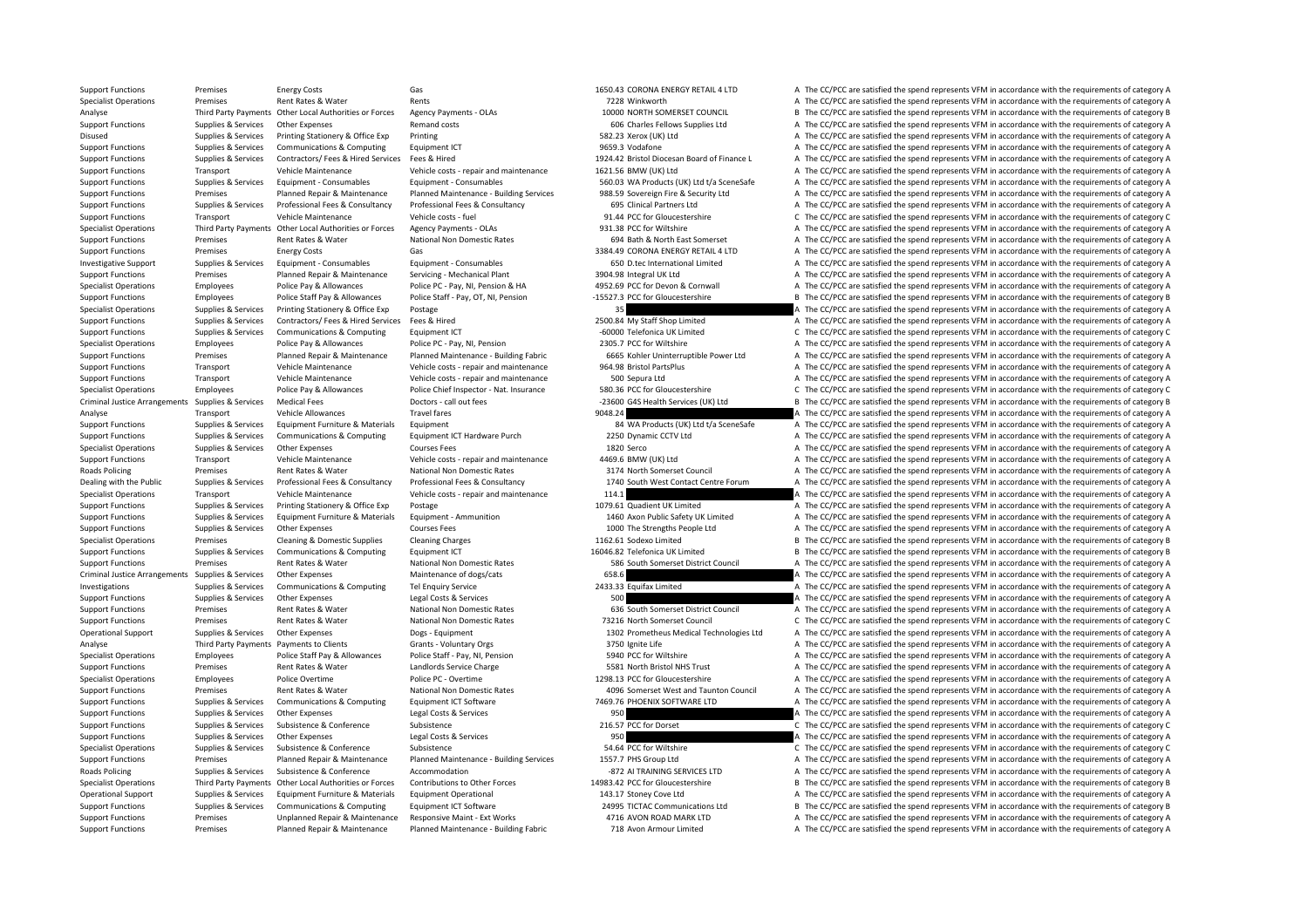Investigative Support Support Supporter Supporter Support Capital Charges Capital Charges Forensic Science Services (Forensic Science Services and the Support of Care and the CC/PCC are satisfied the spend represents VFM i Support Functions Transport Vehicle Maintenance Vehicle costs - repair and maintenance 3306 AA Business Services A The CC/PCC are satisfied the spend represents VFM in accordance with the requirements of category A Local Policing Supplies Services Grants & Subscriptions Subscriptions Subscriptions 26.99 A The CC/PCC are satisfied the spend represents VFM in accordance with the requirements of category A The CC/PCC are satisfied the s Support Functions Transport Vehicle Maintenance Vehicle costs repair and maintenance 540 GOODYEAR TYRES UK LTD A The CC/PCC are satisfied the spend represents VFM in accordance with the requirements of category A Vehicle o Specialist Operations Transport Vehicle Maintenance Vehicle costs - repair and maintenance 84.23 PCC for Devon & Cornwall A The CC/PCC are satisfied the spend represents VFM in accordance with the requirements of category Analyse Third Party Payments Payments to Clients Grants - Voluntary Orgs 20000 North Somerset Council B The CC/PCC are satisfied the spend represents VFM in accordance with the requirements of category B Disused Premises Rent Rates & Water Rents Rents Rents Rents 1250 PSJ Properties Ltd A The CC/PCC are satisfied the spend represents VFM in accordance with the requirements of category A Investigations Third Party Payments Other Local Authorities or Forces Safeguarding Boards Contribution 19600 SOMERSET COUNTY COUNCIL B The CC/PCC are satisfied the spend represents VEM in accordance with the requirements o Operational Support Supplies & Services Professional Fees & Consultancy Professional Fees & Consultancy Professional Fees & Consultancy Professional Fees & Consultancy Professional Fees & Consultancy Professional Fees & Co Support Functions Supplies & Services Medical Fees Drugs & Medical Requisites 2598.4 A The CC/PCC are satisfied the spend represents VFM in accordance with the requirements of category A Disused Third Party Payments Payments Payments Olients Grants - Voluntary Orgs Grants - Strantary Orgs 37500 Sedgemoor District Council B The CC/PCC are satisfied the spend represents VFM in accordance with the requirement Criminal Justice Arrangements Supplies & Services Communications & Computing Equipment ICT 544.8 A The CC/PCC are satisfied the spend represents VFM in accordance with the requirements of category A Support Functions Transport Vehicle Maintenance Vehicle costs - repair and maintenance 753.33 SJ Cook & Sons Ltd A The CC/PCC are satisfied the spend represents VFM in accordance with the requirements of category A Specialist Operations Supplies & Services Printing Stationery & Office Exp Reprographics 2.02 PCC for Gloucestershire C The CC/PCC are satisfied the spend represents VFM in accordance with the requirements of category C Support Functions Premises Planned Repair & Maintenance Estates Costs 2756.5 Trojan 2756.5 Trojan A The CC/PCC are satisfied the spend represents VFM in accordance with the requirements of category A Criminal Justice Arrangements Supplies & Services Medical Fees Doctors - call out fees 14922 G4S Health Services (UK) Ltd B The CC/PCC are satisfied the spend represents VFM in accordance with the requirements of category Support Functions Supplies & Services Contractors/ Fees & Hired Services Fees & Hired Services Fees & Hired 822.5 My Staff Shop Limited A The CC/PCC are satisfied the spend represents VFM in accordance with the requirement Support Functions Premises Energy Costs Electricity Electricity **Electricity** 708.39 EDF ENERGY 1 LIMITED A The CC/PCC are satisfied the spend represents VFM in accordance with the requirements of category A Local Policing Supplies & Services Catering Supplies Catering Catering Catering Catering Catering Catering Catering Supplies and Supplies A The CC/PCC are satisfied the spend represents VFM in accordance with the requireme Support Functions Supplies & Services Other Expenses Courses Fees 894 Dyslexia Box Limited A The CC/PCC are satisfied the spend represents VFM in accordance with the requirements of category A Support Functions Premises Unplanned Repair & Maintenance Reactive Maintenance - Building Services 6163 Avon Armour Limited A The CC/PCC are satisfied the spend represents VFM in accordance with the requirements of categor Specialist Operations Transport Vehicle Allowances Travel fares Travel fares 36.7 PCC for Devon & Cornwall A The CC/PCC are satisfied the spend represents VFM in accordance with the requirements of category A Local Policing Supplies & Services Communications & Computing Equipment ICT Consumables 5365 Tangible Benefit Limited A The CC/PCC are satisfied the spend represents VFM in accordance with the requirements of category A Specialist Operations Employees Police Pay & Allowances Police Sergeant - Pay, OT, NI – 10954.57 PCC for Gloucestershire B The CC/PCC are satisfied the spend represents VFM in accordance with the requirements of category B Investigative Support Supplies & Services Capital Charges A The CC/PCC are satisfied the spend represents VFM in accordance with the requirements of category A The CC/PCC are satisfied the spend represents VFM in accordanc Support Functions Premises Rent Rates & Water Landlords Service Charge 13348.13 Somerset West and Taunton Council B The CC/PCC are satisfied the spend represents VFM in accordance with the requirements of category B Support Functions Supplies & Services Professional Fees & Consultancy Professional Fees & Consultancy Professional Fees & Consultancy Professional Fees & Consultancy Professional Fees & Consultancy Professional Fees & Cons Specialist Operations Premises Energy Costs Gas Gas 1999.49 PCC for Gloucestershire C The CC/PCC are satisfied the spend represents VFM in accordance with the requirements of category C Support Functions Supplies & Services Contractors/ Fees & Hired Services Fees & Hired Services Fees & Hired 32000 Sodexo Limited B The CC/PCC are satisfied the spend represents VFM in accordance with the requirements of ca Support Functions Supplies & Services Contractors/ Fees & Hired Services Fees & Hired 6365.83 My Staff Shop Limited A The CC/PCC are satisfied the spend represents VFM in accordance with the requirements of category A Local Policing Supplies & Services Catering Catering Catering Catering Catering Catering Catering Catering Catering Supplies and Definited A The CC/PCC are satisfied the spend represents VFM in accordance with the requirem Support Functions Transport Vehicle Maintenance Vehicle costs – tyres and tubes 1035 GOODYEAR TYRES UK LTD A The CC/PCC are satisfied the spend represents VFM in accordance with the requirements of category A Disused Supplies & Services Printing Stationery & Office Exp Printing 2009 Printing 2009 2009.29 Xerox (UK) Ltd A The CC/PCC are satisfied the spend represents VFM in accordance with the requirements of category A Support Functions Supplies & Services Communications & Computing Equipment ICT - 32652.23 Vodafone - - 32652.23 Vodafone B The CC/PCC are satisfied the spend represents VFM in accordance with the requirements of category B Investigative Support Supplies & Services Communications & Computing Equipment ICT Hardware Purch 4828.85 Tangible Benefit Limited A The CC/PCC are satisfied the spend represents VFM in accordance with the requirements of Specialist Operations Premises Rent Rates Rent Rates National Non Domestic Rates 5973 North Somerset Council A The CC/PCC are satisfied the spend represents VFM in accordance with the requirements of category A Support Functions Premises Unplanned Repair & Maintenance Reactive Maintenance - Building Services 2041.85 Sovereign Fire & Security Ltd A The CC/PCC are satisfied the spend represents VFM in accordance with the requiremen Criminal Justice Arrangements Supplies & Services Clothing Uniforms & Laundry Laundry & Dry Cleaning Supplies Arrangements Clothing Uniforms & Laundry Laundry & Dry Cleaning 1488.08 Royal Devon and Exeter NHS Foundati A Th Support Functions Premises Planned Repair & Maintenance Estates Costs 1425 KRF Metals Ltd A The CC/PCC are satisfied the spend represents VFM in accordance with the requirements of category A Support Functions Premises Rent Rates & Water National Non Domestic Rates 549 South Somerset District Council A The CC/PCC are satisfied the spend represents VFM in accordance with the requirements of category A Supplies & Services Equipment Furniture & Materials Equipment Operational 764 Axon Public Safety UK Limited A The CC/PCC are satisfied the spend represents VFM in accordance with the requirements of category A Support Functions Third Party Payments Other Local Authorities or Forces Contributions to Other Forces 6232.77 The PCC for Sussex A The CC/PCC are satisfied the spend represents VFM in accordance with the requirements of c Specialist Operations Employees Police Pay & Allowances Police PC - Pay, NI, Pension 4743.41 PCC for Devon & Cornwall A The CC/PCC are satisfied the spend represents VFM in accordance with the requirements of category A Support Functions Premises Energy Costs Electricity Electricity 2513.99 British Gas Business (Electricity A The CC/PCC are satisfied the spend represents VFM in accordance with the requirements of category A Support Functions Capital Charges Capital Charges Other Plant & Equipment 1191.67 LONDON CAMERA EXCHANGE GROUP A The CC/PCC are satisfied the spend represents VFM in accordance with the requirements of category A Support Functions Premises Premises Premises Seneral Waste Costs 654.82 SUEZ Recycling and Recovery UK Ltd A The CC/PCC are satisfied the spend represents VFM in accordance with the requirements of category A Specialist Operations Employees Police Pay & Allowances Police PC - Pay, NI 4157.5 PCC for Wiltshire A The CC/PCC are satisfied the spend represents VFM in accordance with the requirements of category A Support Functions Supplies & Services Communications & Computing Foultment ICT Repairs & Maintenance 1776 Vodafone A The CC/PCC are satisfied the spend represents VFM in accordance with the requirements of category A Support Functions Premises Energy Costs Electricity Electricity **Electricity** 2867.19 EDF ENERGY 1 LIMITED A The CC/PCC are satisfied the spend represents VFM in accordance with the requirements of category A Support Functions Premises Rent Rates & Water National Non Domestic Rates 1123 Mendip District Council A The CC/PCC are satisfied the spend represents VFM in accordance with the requirements of category A Local Policing Supplies & Services Equipment Furniture & Materials Equipment 522.63 SOLON SECURITY LTD A The CC/PCC are satisfied the spend represents VFM in accordance with the requirements of category A PCC Supplies & Services Printing Stationery & Office Exp Reprographics 960 Studio Mix Ltd A The CC/PCC are satisfied the spend represents VFM in accordance with the requirements of category A Roads Policing Capital Charges Capital Charges Other Plant & Equipment 2765.5 Cleartone Telecoms Ltd A The CC/PCC are satisfied the spend represents VFM in accordance with the requirements of category A PCC Supplies & Services Other Expenses Publicity & Promotions Fublicity are a Supplied and the CC/PCC are satisfied the spend represents VFM in accordance with the requirements of category A Support Functions Supplies & Services Subsistence & Conference Hospitality Hospitality 1475 Corporate Support HQ Imprest A The CC/PCC are satisfied the spend represents VFM in accordance with the requirements of category A Support Functions Capital Charges Capital Charges Additions:Non Enhancing Fees 1128 Ridge & Partners LLP A The CC/PCC are satisfied the spend represents VFM in accordance with the requirements of category A Support Functions Transport Vehicle Maintenance Vehicle costs - fuel 29829.38 Arval UK Ltd B The CC/PCC are satisfied the spend represents VFM in accordance with the requirements of category B Support Functions Premises Planned Repair & Maintenance Planned Maintenance - Building Fabric 48398.29 Integral UK Ltd B The CC/PCC are satisfied the spend represents VFM in accordance with the requirements of category B Operational Support Employees Police Pay & Allowances Police PC - Pay, NI, Pension 4767.85 PCC for Wiltshire C The CC/PCC are satisfied the spend represents VFM in accordance with the requirements of category C Support Functions Supplies & Services Communications & Computing Faulipment ICT 5443.08 Vodafone 5443.08 Vodafone A The CC/PCC are satisfied the spend represents VFM in accordance with the requirements of category A Support Functions Supplies & Services Communications & Computing Equipment ICT 1769.11 BRITISH TELECOMMUNICATIONS PLC A The CC/PCC are satisfied the spend represents VFM in accordance with the requirements of category A Support Functions Supplies & Services Communications & Computing Equipment ICT 8254.3 A The CC/PCC are satisfied the spend represents VFM in accordance with the requirements of category A Specialist Operations Supplies & Services Other Expenses Supplies Courses Fees 500 CJS (UK Management) Limited A The CC/PCC are satisfied the spend represents VFM in accordance with the requirements of category A Specialist Operations Transport Vehicle Maintenance Vehicle costs repair and maintenance 3974.6 Halls Electrical Ltd A The CC/PCC are satisfied the spend represents VFM in accordance with the requirements of category A Investigations Supplies & Services Supplies & Services Court Application Fees 50 Corporate Support HQ Imprest A The CC/PCC are satisfied the spend represents VFM in accordance with the requirements of category A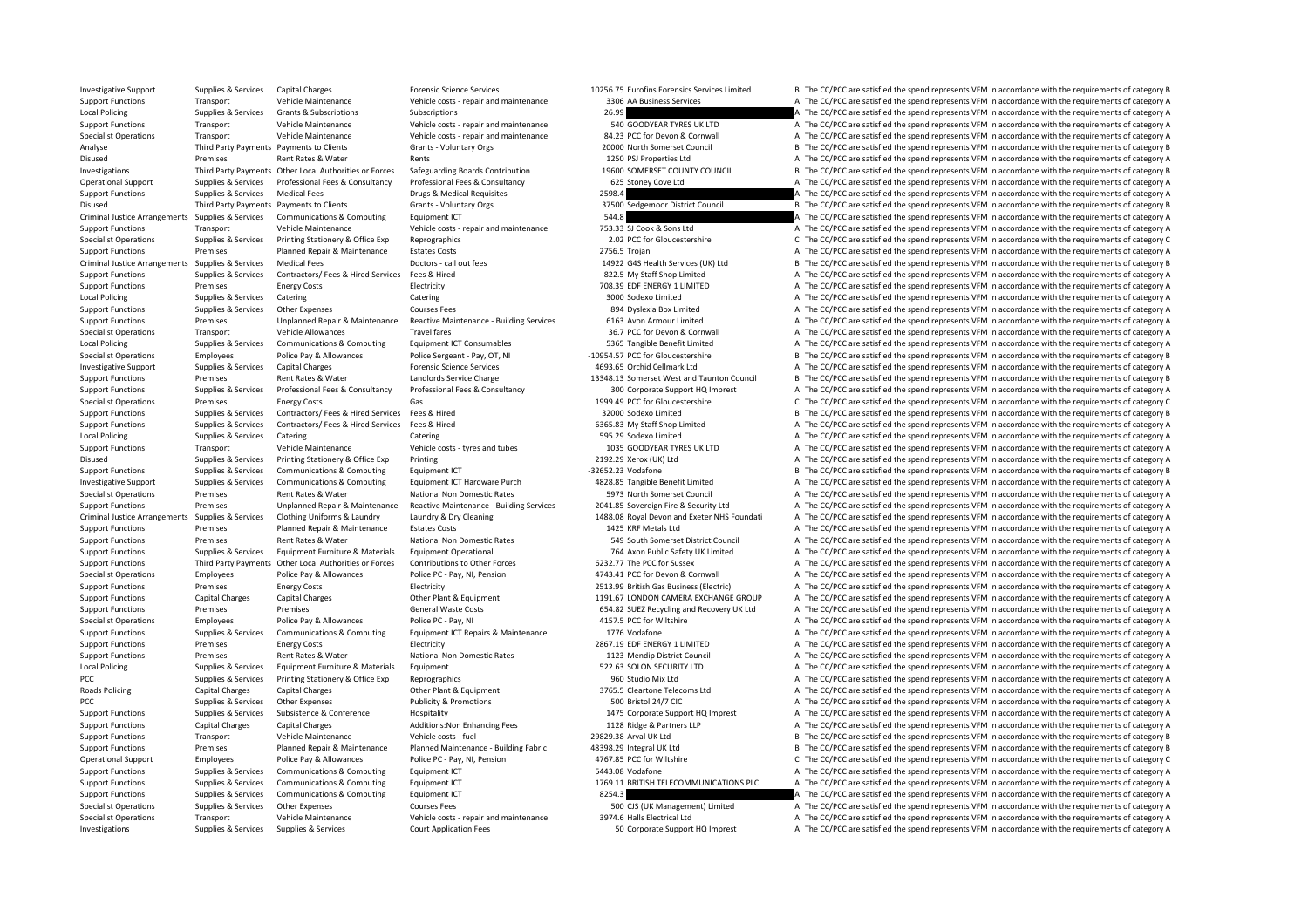Specialist Operations Employees Police Pay & Allowances Police Superintendent - Pay, NI. Pension 4670.26 PCC for Devon & Cornwall A The CC/PCC are satisfied the spend represents VFM in accordance with the requirements of c

Support Functions Transport Vehicle Maintenance Vehicle costs - repair and maintenance 1172.3 Staceys Motors A The CC/PCC are satisfied the spend represents VFM in accordance with the requirements of category A Specialist Operations Third Party Payments Other Local Authorities or Forces Contributions to Other Forces 15888.59 PCC for Gloucestershire B The CC/PCC are satisfied the spend represents VFM in accordance with the require Operational Support Supplies & Septices Foujoment Consumables Foujoment Consumables Functionally Consumables Consumables 12556 WA Products (IIK) Itd t/a SceneSafe A The CC/PCC are satisfied the spend represents VFM in acco Support Functions Capital Charges Capital Charges Capital Charges Other Plant & Equipment 7087.9 Municipal Security Ltd A The CC/PCC are satisfied the spend represents VFM in accordance with the requirements of category A Support Functions Transport Vehicle Maintenance Vehicle costs - fuel 26866.14 Arval UK Ltd B The CC/PCC are satisfied the spend represents VFM in accordance with the requirements of category B Support Functions Supplies & Services Equipment Furniture & Materials Equipment Operational 935 WM STADDON & SON LTD A The CC/PCC are satisfied the spend represents VFM in accordance with the requirements of category A Support Functions Premises Rent Rates & Water Rents Rents Rents 2160 SOMERSET COUNTY COUNCIL A The CC/PCC are satisfied the spend represents VFM in accordance with the requirements of category A Criminal Justice Arrangements Supplies & Services Other Expenses Remand costs Remand costs 1611.38 Bidfood A The CC/PCC are satisfied the spend represents VFM in accordance with the requirements of category A Support Functions Transport Vehicle Maintenance Vehicle costs - repair and maintenance 1817.84 SJ Cook & Sons Ltd A The CC/PCC are satisfied the spend represents VFM in accordance with the requirements of category A Specialist Operations Supplies & Services Subsistence Subsistence Subsistence Subsistence 23.43 PCC for Dorset A The CC/PCC are satisfied the spend represents VFM in accordance with the requirements of category A Support Functions Transitions Rent Rates & Water National Non Domestic Rates 46592 Bath & North East Somerset B The CC/PCC are satisfied the spend represents VFM in accordance with the requirements of category B Support Functions Supplies & Services Other Expenses 2007 Courses Fees 2100 Performance Solutions Consulting Lt A The CC/PCC are satisfied the spend represents VFM in accordance with the requirements of category A Support Functions Premises Unplanned Repair & Maintenance Responsive Maint ‐ Electrical 895 SVE Services Limited A The CC/PCC are satisfied the spend represents VFM in accordance with the requirements of category A Specialist Operations Supplies & Services Other Expenses Courses Fees Courses Fees 910 Serco A The CC/PCC are satisfied the spend represents VFM in accordance with the requirements of category A Operational Support Supplies & Services Other Expenses Dogs - Food 1296.34 Crown Petfoods Ltd A The CC/PCC are satisfied the spend represents VFM in accordance with the requirements of category A Support Functions Capital Charges Capital Charges ICT Equipment Purchase 1604 Vodafone A The CC/PCC are satisfied the spend represents VFM in accordance with the requirements of category A Specialist Operations Supplies & Services Communications & Computing Equipment ICT 9.16 9.16 A The CC/PCC are satisfied the spend represents VFM in accordance with the requirements of category A Support Functions Supplies & Services Equipment Furniture & Materials Equipment Cleaning & Materials Equipment Cleaning & Materials 53.32 WA Products (UK) Ltd t/a SceneSafe A The CC/PCC are satisfied the spend represents V Support Functions Supplies & Services Communications & Computing Equipment ICT 1584 Telefonica UK Limited A The CC/PCC are satisfied the spend represents VFM in accordance with the requirements of category A Support Functions Transport Vehicle Allowances Travel fares Travel fares 153 The Kingsham Consultancy Limited A The CC/PCC are satisfied the spend represents VFM in accordance with the requirements of category A Support Functions Transport Vehicle Maintenance Vehicle costs - repair and maintenance 2162.06 GOODYEAR TYRES UK LTD A The CC/PCC are satisfied the spend represents VFM in accordance with the requirements of category A Support Functions Premises Rent Rates & Water National Non Domestic Rates 19712 North Somerset Council B The CC/PCC are satisfied the spend represents VFM in accordance with the requirements of category B Specialist Operations Supplies & Services Other Expenses 6 Courses Fees 850 College of Policing Ltd A The CC/PCC are satisfied the spend represents VFM in accordance with the requirements of category A Support Functions Supplies & Services Professional Fees & Consultancy Professional Fees & Consultancy Professional Fees & Consultancy Professional Fees & Consultancy Professional Fees & Consultancy Professional Fees & Cons Specialist Operations Premises Planned Repair & Maintenance Servicing - Lifts 49.83 Jackson Lift Services Ltd A The CC/PCC are satisfied the spend represents VFM in accordance with the requirements of category A Support Functions Transport Vehicle Maintenance Vehicle costs - repair and maintenance 2339.47 BMW (UK) Ltd A The CC/PCC are satisfied the spend represents VFM in accordance with the requirements of category A Support Functions Capital Charges Capital Charges Other Plant & Equipment 532.6 Commercial Transfer Limited A The CC/PCC are satisfied the spend represents VFM in accordance with the requirements of category A Specialist Operations Employees Police Pay & Allowances Police Inspector - Pay, NI. Pension 6645,2 PCC for Devon & Cornwall A The CC/PCC are satisfied the spend represents VFM in accordance with the requirements of categor Support Functions Supplies & Services Other Expenses Courses Fees **Courses Fees** -717 Hands Free Computing Ltd A The CC/PCC are satisfied the spend represents VFM in accordance with the requirements of category A Support Functions Supplies & Services Equipment Furniture & Materials Equipment Repairs & Maintenance 795 Avon Fire & Rescue A The CC/PCC are satisfied the spend represents VFM in accordance with the requirements of catego Support Functions Capital Charges Capital Charges Vehicles Purchase 20062.85 Volkswagen Group UK Ltd Vehicles B The CC/PCC are satisfied the spend represents VFM in accordance with the requirements of category B Support Functions Supplies & Services Catering Catering Catering Catering Catering Catering Catering Catering S23.79 Sodexo Limited A The CC/PCC are satisfied the spend represents VFM in accordance with the requirements of Support Functions Supplies & Services Equipment Furniture & Materials Equipment 1414.4 SP Services (UK) Ltd A The CC/PCC are satisfied the spend represents VFM in accordance with the requirements of category A Specialist Operations Supplies & Services Contractors/ Fees & Hired Services Fees & Hired - Cleaning Cells/Vehs 14.58 A The CC/PCC are satisfied the spend represents VFM in accordance with the requirements of category A Support Functions Transport Vehicle Maintenance Vehicle costs - repair and maintenance 765.82 BMW (UK) Ltd A The CC/PCC are satisfied the spend represents VFM in accordance with the requirements of category A Support Functions Supplies & Services Other Expenses Courses Fees 2150 COLLEGE A The CC/PCC are satisfied the spend represents VFM in accordance with the requirements of category A Support Functions Premises Unplanned Repair & Maintenance Responsive Maint - Mechanical Plant 943.93 DRA Maintenance Ltd A The CC/PCC are satisfied the spend represents VFM in accordance with the requirements of category A Operational Support Supplies & Services Equipment Furniture & Materials Equipment 1176 Civil Defence Supply Ltd A The CC/PCC are satisfied the spend represents VFM in accordance with the requirements of category A Criminal Justice Arrangements Supplies & Services Contractors/Fees & Hired Services Fees & Hired Services Fees & Hired Services Fees & Hired Services Fees & Hired Services Services Fees & Hired Services Fees & Hired Servic Local Policing Premises Unplanned Repair & Maintenance Reactive Maintenance - Building Fabric 155.34 Blue Light Partnership Build Partnership B. The CC/PCC are satisfied the spend represents VFM in accordance with the requ Operational Support Supplies & Services Other Expenses Horses Purchase Horses Purchase 6000 Farrantshayes Farm Partnership A The CC/PCC are satisfied the spend represents VFM in accordance with the requirements of category Support Functions Premises Rent Rates & Water National Non Domestic Rates 3866 North Somerset Council A The CC/PCC are satisfied the spend represents VFM in accordance with the requirements of category A Supplies & Services Professional Fees & Consultancy Professional Fees & Consultancy Professional Fees & Consultancy Professional Fees & Consultancy Professional Fees & Consultancy Professional Fees & Consultancy 778.8 Omeg Support Functions Supplies & Services Capital Charges Forensic Science Services 830.31 Orchid Cellmark Ltd A The CC/PCC are satisfied the spend represents VFM in accordance with the requirements of category A Support Functions Supplies & Services Printing Stationery & Office Exp Postage Prostage 787 787 A The CC/PCC are satisfied the spend represents VFM in accordance with the requirements of category A Support Functions Supplies & Services Equipment Furniture & Materials Equipment Repairs & Maintenance 544.96 Somerset West and Taunton Council A The CC/PCC are satisfied the spend represents VFM in accordance with the requ Support Employees Indirect Employee Expenses Refunds - Contributions 1047.34 1147.34 A The CC/PCC are satisfied the spend represents VFM in accordance with the requirements of category A Support Functions Supplies & Services Foulpment Furniture & Materials Equipment 1016.5 Cell Pack Solutions Ltd A The CC/PCC are satisfied the spend represents VFM in accordance with the requirements of category A Analyse Supplies & Services Other Expenses Financial Adjustments 20000 Corporate Support HQ Imprest B The CC/PCC are satisfied the spend represents VFM in accordance with the requirements of category B Support Functions Transport Vehicle Maintenance Vehicle costs - fuel • 10.75 PCC for Gloucestershire B The CC/PCC are satisfied the spend represents VFM in accordance with the requirements of category B Support Functions Premises Unplanned Repair & Maintenance Reactive Maintenance - Building Services 2054.13 Sovereign Fire & Security Ltd A The CC/PCC are satisfied the spend represents VFM in accordance with the requiremen Investigative Support Supporter Supporter Supporter Supporter Communications & Computing Equipoment ICT Hardware Purch 2175.79 Glide Student & Residential Ltd A The CC/PCC are satisfied the spend represents VFM in accordan Support Functions Transport Vehicle Maintenance Vehicle costs - repair and maintenance 1979.43 PCC for Wiltshire A The CC/PCC are satisfied the spend represents VFM in accordance with the requirements of category A Specialist Operations Supplies & Services Subsistence Subsistence Subsistence Subsistence Subsistence Subsistence Subsistence C Subsistence C The CC/PCC are satisfied the spend represents VFM in accordance with the require Roads Policing Supplies & Services Printing Stationery & Office Exp Stationery Stationery exp Stationery and A The CC/PCC are satisfied the spend represents VFM in accordance with the requirements of category A Support Functions Premises Rent Rates & Water National Non Domestic Rates 27904 Bristol City Council B The CC/PCC are satisfied the spend represents VFM in accordance with the requirements of category B Support Functions Premises Planned Repair & Maintenance Estates Costs 543.7 SUEZ Recycling and Recovery UK Ltd A The CC/PCC are satisfied the spend represents VFM in accordance with the requirements of category A Support Functions Supplies & Services Professional Fees & Consultancy Professional Fees & Consultancy Professional Fees & Consultancy 872.34 A The CC/PCC are satisfied the spend represents VFM in accordance with the requir Support Functions Supplies & Services Communications & Computing Equipment ICT 2752.31 Vodafone A The CC/PCC are satisfied the spend represents VFM in accordance with the requirements of category A Support Functions Premises Unplanned Repair & Maintenance Responsive Maint ‐ Flectrical 795 SVE Services Limited A The CC/PCC are satisfied the spend represents VFM in accordance with the requirements of category A Criminal Justice Arrangements Supplies & Services Medical Fees Doctors - call out fees 18901 G4S Health Services (UK) Ltd B The CC/PCC are satisfied the spend represents VFM in accordance with the requirements of category Support Functions Supplies & Services Printing Stationery & Office Exp Reprographics and a station of category C The CC/PCC are satisfied the spend represents VFM in accordance with the requirements of category C and the r Support Functions Employees Police Pay & Allowances Housing Allowance - PC 314.12 PCC for Wiltshire C The CC/PCC are satisfied the spend represents VFM in accordance with the requirements of category C Support Functions Transport Vehicle Maintenance Vehicle costs - licences 2071 Corporate Support HQ Imprest A The CC/PCC are satisfied the spend represents VFM in accordance with the requirements of category A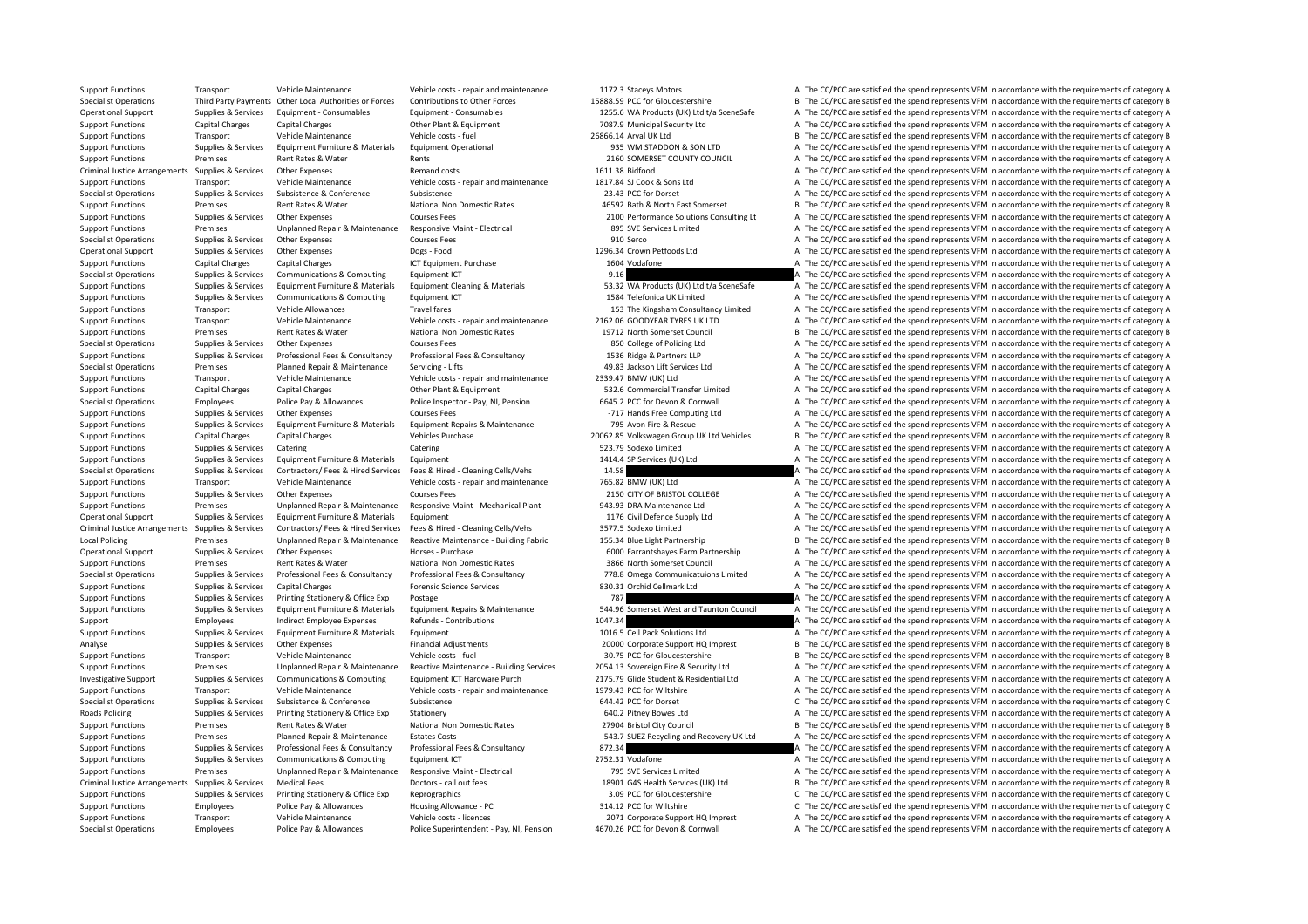Local Policing Third Party Payments Payments to Clients Same Grants - Voluntary Orgs 38595 The Nelson Trust B The CC/PCC are satisfied the spend represents VFM in accordance with the requirements of category B Support Functions Transport Vehicle Maintenance Vehicle costs - repair and maintenance - -600 Bristol PartsPlus A The CC/PCC are satisfied the spend represents VFM in accordance with the requirements of category A Investigations Supplies Services Other Expenses Visits & Activities 1666.5 DRUGLINK LTD A The CC/PCC are satisfied the spend represents VFM in accordance with the requirements of category A Specialist Operations Transport Vehicle Allowances Travel fares 247.68 A The CC/PCC are satisfied the spend represents VFM in accordance with the requirements of category A Support Functions Third Party Payments Other Local Authorities or Forces Contributions to Other Forces 15184.34 PCC for Gloucestershire B The CC/PCC are satisfied the spend represents VFM in accordance with the requirement Support Functions Transport Vehicle Maintenance Vehicle costs - fuel 29739.28 Arval UK Ltd B The CC/PCC are satisfied the spend represents VFM in accordance with the requirements of category B Support Functions Supplies & Services Equipment Furniture & Materials Equipment 9.07 Corporate Support HQ Imprest A The CC/PCC are satisfied the spend represents VFM in accordance with the requirements of category A Support Functions Transport Vehicle Maintenance Vehicle costs - repair and maintenance 1707.5 GOODYEAR TYRES UK LTD A The CC/PCC are satisfied the spend represents VFM in accordance with the requirements of category A Support Functions Supplies & Services Printing Stationery & Office Exp Postage 888.7 A The CC/PCC are satisfied the spend represents VFM in accordance with the requirements of category A Support Functions Employees Police Staff Pay & Allowances Staffing Agency 1811.19 Hays Specialist Recruitment Ltd A The CC/PCC are satisfied the spend represents VFM in accordance with the requirements of category A Specialist Operations Supplies & Services Other Expenses Courses Fees Courses Fees 985 Serco A The CC/PCC are satisfied the spend represents VFM in accordance with the requirements of category A Specialist Operations Premises Rent Rates & Water National Non Domestic Rates 1210 North Somerset Council A The CC/PCC are satisfied the spend represents VFM in accordance with the requirements of category A Support Functions Premises Rent Rates & Water Landlords Service Charge 1465.23 Matthews & Goodman LLP A The CC/PCC are satisfied the spend represents VFM in accordance with the requirements of category A Support Functions Transport Vehicle Allowances Travel fares Travel fares 22.52 PCC for Dorset C The CC/PCC are satisfied the spend represents VFM in accordance with the requirements of category C Support Functions Premises Cleaning & Domestic Supplies Cleaning Charges 15826.92 Sodexo Limited B The CC/PCC are satisfied the spend represents VFM in accordance with the requirements of category B Dealing with the Public Supplies & Services Supplies & Services Airwave Airwave 95222.61 AIRWAVE SOLUTIONS LTD C The CC/PCC are satisfied the spend represents VFM in accordance with the requirements of category C Support Functions Supplies & Services Communications & Computing Equipment ICT Consumables 2562 Avon Armour Limited A The CC/PCC are satisfied the spend represents VFM in accordance with the requirements of category A Support Functions Supplies & Services Professional Fees & Consultancy Professional Fees & Consultancy Professional Fees & Consultancy Professional Fees & Consultancy Professional Fees & Consultancy Professional Fees & Cons Investigative Support Supplies & Services Capital Charges A The CC/PCC are satisfied the spend represents VFM in accordance with the requirements of category A The CC/PCC are satisfied the spend represents VFM in accordanc Support Functions Premises Energy Costs Gas 751.98 CORONA ENERGY RETAIL 4 LTD A The CC/PCC are satisfied the spend represents VFM in accordance with the requirements of category A Support Functions Supplies & Services Subsistence & Conference Accommodation A Commodation 97 The Kingsham Consultancy Limited A The CC/PCC are satisfied the spend represents VFM in accordance with the requirements of cate Support Functions Transport Vehicle Maintenance Vehicle costs - fuel 38.44 PCC for Gloucestershire C The CC/PCC are satisfied the spend represents VFM in accordance with the requirements of category C Roads Policing Capital Charges Capital Charges Other Plant & Equipment 7531 Cleartone Telecoms Ltd A The CC/PCC are satisfied the spend represents VFM in accordance with the requirements of category A Support Functions Supplies Services Other Expenses Legal Costs & Services 1650 1650 A The CC/PCC are satisfied the spend represents VFM in accordance with the requirements of category A Specialist Operations Employees Police Staff Pay & Allowances Police Staff - Pay, NI, Pension 3723.86 PCC for Dorset A The CC/PCC are satisfied the spend represents VFM in accordance with the requirements of category A Support Functions Capital Charges Capital Charges Construction & Conversion Works 35397.53 Midas Construction Ltd B The CC/PCC are satisfied the spend represents VFM in accordance with the requirements of category B Investigative Support Supplies & Services Capital Charges Forensic Science Services 6485.97 Key Forensic Services Ltd A The CC/PCC are satisfied the spend represents VFM in accordance with the requirements of category A Support Functions Transport Vehicle Maintenance Vehicle costs - repair and maintenance 5183.94 Press Commercial Bodyworks A The CC/PCC are satisfied the spend represents VFM in accordance with the requirements of category Support Functions Transport Vehicle Allowances Vehicle mileage allowance 40.49 PCC for Gloucestershire B The CC/PCC are satisfied the spend represents VFM in accordance with the requirements of category B Specialist Operations Employees Police Pay & Allowances Police PC - Pay, NI, Pension 4741.1 PCC for Devon & Cornwall A The CC/PCC are satisfied the spend represents VFM in accordance with the requirements of category A Support Functions Premises Planned Repair & Maintenance Grounds Maintenance 2465 Gordano Tree Care A The CC/PCC are satisfied the spend represents VFM in accordance with the requirements of category A Support Functions Premises Planned Repair & Maintenance Servicing - Mechanical Plant 3577.02 Integral UK Itd A The CC/PCC are satisfied the spend represents VFM in accordance with the requirements of category A Support Functions Transport Vehicle Maintenance Vehicle costs - tyres and tubes 1166 GOODYEAR TYRES UK LTD A The CC/PCC are satisfied the spend represents VFM in accordance with the requirements of category A Analyse Supplies & Services Subsistence & Conference Hospitality Hospitality 629 Royal British Legion Poppy Appeal A The CC/PCC are satisfied the spend represents VFM in accordance with the requirements of category A Support Functions Supplies & Services Clothing Uniforms & Laundry Clothing & Uniforms - Issues 975 GMK Ltd A The CC/PCC are satisfied the spend represents VFM in accordance with the requirements of category A Support Functions Supplies & Services Communications & Computing Equip ICT - Telephones/pagers 496.56 PCC for Dorset C The CC/PCC are satisfied the spend represents VFM in accordance with the requirements of category C Specialist Operations Supplies & Services Communications & Computing Equipment ICT 1285 Data Pro IT Ltd A The CC/PCC are satisfied the spend represents VFM in accordance with the requirements of category A Investigative Support Supplies & Services Capital Charges Forensic Science Services 16903.75 Orchid Cellmark Ltd B The CC/PCC are satisfied the spend represents VFM in accordance with the requirements of category B Local Policing Supplies & Services Equipment Furniture & Materials Equipment Operational 1105.26 Warehouse Express t/a Wex Photograp A The CC/PCC are satisfied the spend represents VFM in accordance with the requirements o Support Functions Premises Energy Costs Gas Gas 3166.8 CORONA ENERGY RETAIL 4 LTD A The CC/PCC are satisfied the spend represents VFM in accordance with the requirements of category A Support Functions Supplies & Services Communications & Computing Equipment ICT Consumables 9975 Sepura Ltd A The CC/PCC are satisfied the spend represents VFM in accordance with the requirements of category A Support Functions Transport Vehicle Maintenance Vehicle costs - fuel 12969 Certas Energy UK Ltd B The CC/PCC are satisfied the spend represents VFM in accordance with the requirements of category B Specialist Operations Employees Police Pay & Allowances Police Sergeant - Pay, NI, Pension 5342.73 PCC for Dorset A The CC/PCC are satisfied the spend represents VFM in accordance with the requirements of category A Specialist Operations Employees Police Pay & Allowances Police Sergeant - Pay, OT, NI, Pension 12804.08 PCC for Gloucestershire C The CC/PCC are satisfied the spend represents VFM in accordance with the requirements of cat Support Functions Premises Rent Rates & Water National Non Domestic Rates 47104 South Gloucestershire B The CC/PCC are satisfied the spend represents VFM in accordance with the requirements of category B Support Functions Supplies & Services Other Expenses Courses Fees Courses Fees 989 Hands Free Computing Ltd A The CC/PCC are satisfied the spend represents VFM in accordance with the requirements of category A Investigative Support Supplies & Services Professional Fees & Consultancy Professional Fees & Consultancy Professional Fees & Consultancy Professional Fees & Consultancy Professional Fees & Consultancy S34 Systems Technolo Support Functions Supplies & Services Other Expenses Legal Costs & Services 712.5 A The CC/PCC are satisfied the spend represents VFM in accordance with the requirements of category A Support Functions Premises Premises Premises Support General Waste Costs 526.07 SUEZ Recycling and Recovery UK Ltd A The CC/PCC are satisfied the spend represents VFM in accordance with the requirements of category A Criminal Justice Arrangements Supplies & Services Medical Fees Doctors - call out fees 12932 G4S Health Services (UK) Ltd B The CC/PCC are satisfied the spend represents VFM in accordance with the requirements of category Support Functions Supplies & Services Professional Fees & Consultancy Professional Fees & Consultancy Professional Fees & Consultancy Professional Fees & Consultancy Professional Fees & Consultancy 1375 Hartnell Taylor Coo Criminal Justice Arrangements Supplies & Services Medical Fees Doctors - call out fees **Category A** The CC/PCC are satisfied the spend represents VFM in accordance with the requirements of category A Supplies & Services Equipment Furniture & Materials Equipment Cleaning & Materials Materials 647.5 Ariat Europe Ltd Arian Arian Arian Arian Arian Arian Arian Arian Arian Arian Arian Arian Arian Arian Arian Arian Arian Aria Support Functions Transport Vehicle Maintenance Vehicle costs - repair and maintenance 982.93 Staceys Motors A The CC/PCC are satisfied the spend represents VFM in accordance with the requirements of category A Specialist Operations Transport Vehicle Allowances Travel fares Travel fares and the SA.83 PCC for Dorset A The CC/PCC are satisfied the spend represents VFM in accordance with the requirements of category A Local Policing Supplies & Services Equipment Furniture & Materials Equipment 1664.31 SOLON SECURITY LTD A The CC/PCC are satisfied the spend represents VFM in accordance with the requirements of category A Support Functions Third Party Payments Other Local Authorities or Forces Contributions to Other Forces 1610 PCC for Cambridgeshire A The CC/PCC are satisfied the spend represents VFM in accordance with the requirements of Support Functions Premises Rent Rates & Water National Non Domestic Rates 711 Mendip District Council A The CC/PCC are satisfied the spend represents VFM in accordance with the requirements of category A Specialist Operations Supplies & Services Subsistence Subsistence Subsistence Subsistence Subsistence Subsistence Subsistence Subsistence Subsistence and the CC for Dorset A The CC/PCC are satisfied the spend represents VF Support Functions Premises Unplanned Repair & Maintenance Responsive Maint - Roofs 510 Hennessy Building Contractors Ltd A The CC/PCC are satisfied the spend represents VFM in accordance with the requirements of category A Support Functions Transport Vehicle Maintenance Vehicle costs - repair and maintenance 1267.37 SJ Cook & Sons Ltd A The CC/PCC are satisfied the spend represents VFM in accordance with the requirements of category A Investigative Support Supplies & Services Professional Fees & Consultancy Professional Fees & Consultancy Professional Fees & Consultancy Professional Fees & Consultancy Professional Fees & Consultancy Professional Fees & Specialist Operations Supplies & Services Communications & Computing Equipment ICT 2704.19 Vodafone Corporate Limited A The CC/PCC are satisfied the spend represents VFM in accordance with the requirements of category A Support Functions Transport Vehicle Maintenance Vehicle costs - tyres and tubes 1405 GOODYEAR TYRES UK LTD A The CC/PCC are satisfied the spend represents VFM in accordance with the requirements of category A Support Functions Supplies & Services Equipment Furniture & Materials Equipment Operational 1362 GMK Ltd A The CC/PCC are satisfied the spend represents VFM in accordance with the requirements of category A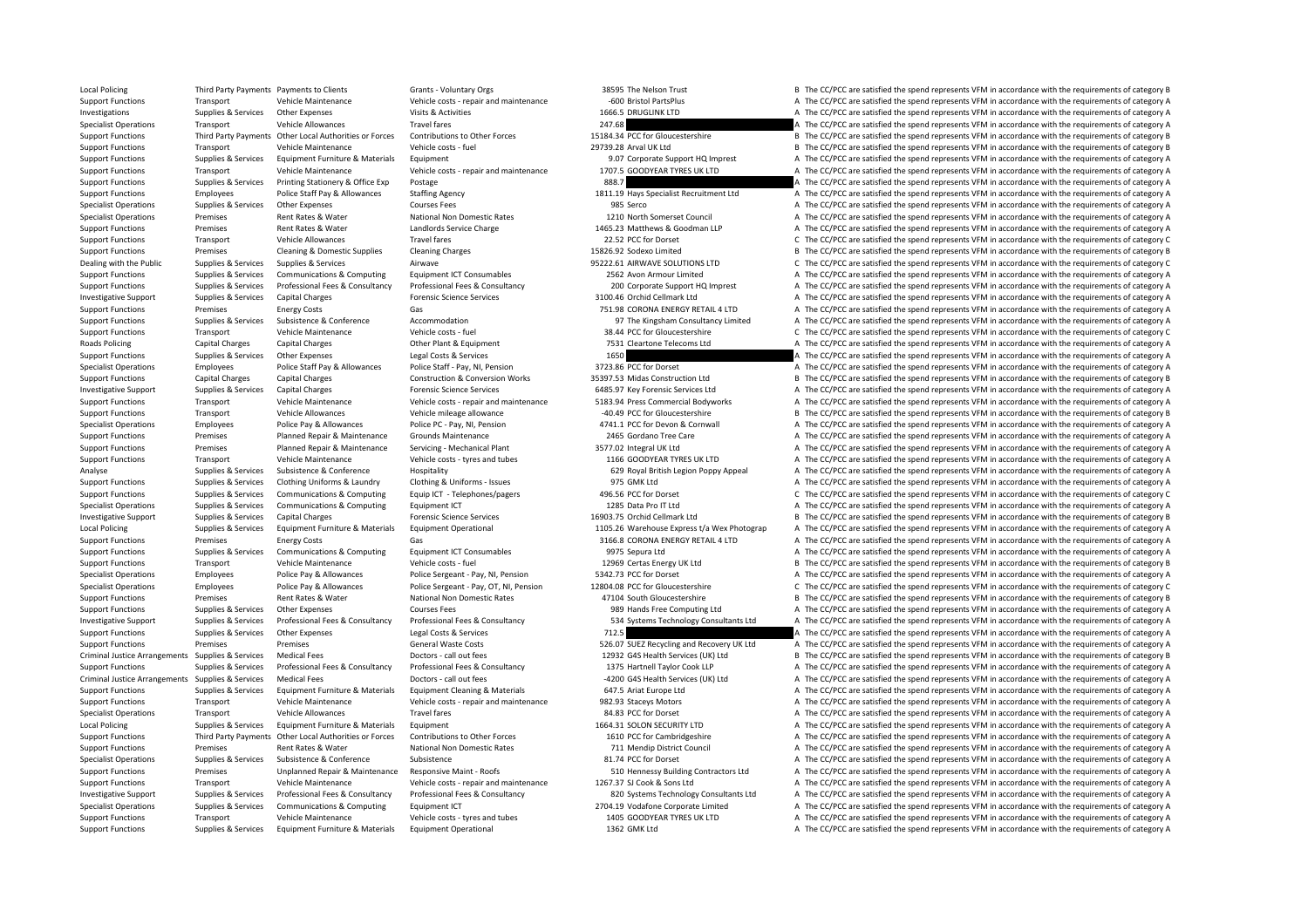Support Functions Employees Police Pay & Allowances Police PC - Pay, NI, Pension 4811.19 PCC for Wiltshire C The CC/PCC are satisfied the spend represents VFM in accordance with the requirements of category C Roads Policing Supplies & Services Printing Stationery & Office Exp Printing 1374.66 Xerox (UK) Ltd A The CC/PCC are satisfied the spend represents VFM in accordance with the requirements of category A Support Functions Supplies Services Other Expenses Legal Fees 3rd Party 18669 B The CC/PCC are satisfied the spend represents VFM in accordance with the requirements of category B Support Functions Supporters Communications & Communications Equipment ICT 748.5 Telefonica UK Limited A The CC/PCC are satisfied the spend represents VFM in accordance with the requirements of category A Specialist Operations Supplies & Services Other Expenses Courses Fees 602.5 College of Policing Ltd A The CC/PCC are satisfied the spend represents VFM in accordance with the requirements of category A Specialist Operations Supplies & Services Subsistence & Conference Subsistence Subsistence 72.55 PCC for Devon & Cornwall A The CC/PCC are satisfied the spend represents VFM in accordance with the requirements of category Specialist Operations Employees Police Pay & Allowances Police Inspector - Pay, NI, Pension 6628.2 PCC for Devon & Cornwall A The CC/PCC are satisfied the spend represents VFM in accordance with the requirements of categor Specialist Operations Supplies & Services Subsistence B.Conference Accommodation and a Service and a Service and a The CC/PCC are satisfied the spend represents VFM in accordance with the requirements of category A Analyse Supplies & Services Other Expenses Financial Adjustments Financial Adjustments – -0.09 PCC for Devon & Cornwall A The CC/PCC are satisfied the spend represents VFM in accordance with the requirements of category A Roads Policing Supplies & Services Printing Stationery & Office Exp Postage Figure 5093.91 A The CC/PCC are satisfied the spend represents VFM in accordance with the requirements of category A Roads Policing Supplies A Services Printing Stationery & Office Exp Postage Prostage Printing Stationery & Office Exp Postage 4000 4000 A The CC/PCC are satisfied the spend represents VFM in accordance with the requirement Support Functions Supplies & Services Communications & Computing Equipment ICT Software 97250 PHOENIX SOFTWARE LTD C/PCC are satisfied the spend represents VFM in accordance with the requirements of category C Specialist Operations Employees Police Pay & Allowances Police PC - Pay, NI, Pension 4751.49 PCC for Devon & Cornwall A The CC/PCC are satisfied the spend represents VFM in accordance with the requirements of category A Local Policing Premises Cleaning & Domestic Supplies Cleaning Charges 2953.24 Sodexo Limited A The CC/PCC are satisfied the spend represents VFM in accordance with the requirements of category A Support Functions Supplies & Services Communications & Computing Equipment ICT 3692.25 Vodafone 3692.25 Vodafone A The CC/PCC are satisfied the spend represents VFM in accordance with the requirements of category A Support Functions Supplies & Services Professional Fees & Consultancy Professional Fees & Consultancy Professional Fees & Consultancy Consultancy 17301.01 Mace Cost Consultancy Limited B The CC/PCC are satisfied the spend Support Functions Supplies & Services Other Expenses Legal Costs & Services 4500 A The CC/PCC are satisfied the spend represents VFM in accordance with the requirements of category A Operational Support Supplies & Services Clothing Uniforms & Laundry Clothing & Uniforms - ISSUES POLICE RESOURCES INTERNATIONAL LTD A The CC/PCC are satisfied the spend represents VFM in accordance with the requirements of Support Functions Supplies & Services Communications & Computing Equipment ICT Repairs & Maintenance 1776 Vodafone A The CC/PCC are satisfied the spend represents VFM in accordance with the requirements of category A Support Functions Supplies & Services Other Expenses Legal Fees 3rd Party 17500 17500 B The CC/PCC are satisfied the spend represents VFM in accordance with the requirements of category B Support Functions Premises Rent Rates & Water National Non Domestic Rates 1509 Sedgemoor District Council A The CC/PCC are satisfied the spend represents VFM in accordance with the requirements of category A Support Functions Supplies & Services Equipment Furniture & Materials Equipment 1996 SNAP ON DIAGNOSTICS A The CC/PCC are satisfied the spend represents VFM in accordance with the requirements of category A Specialist Operations Employees Police Pay & Allowances Police PC - Pay, NI, Pension 4741.1 PCC for Devon & Cornwall A The CC/PCC are satisfied the spend represents VFM in accordance with the requirements of category A Support Functions Supplies & Services Faultoment Furniture & Materials Faultoment 987.32 Ideagen Gael Ltd A The CC/PCC are satisfied the spend represents VFM in accordance with the requirements of category A Local Policing Supplies & Services Equipment Furniture & Materials Equipment 1994.7 Banner Group Limited A The CC/PCC are satisfied the spend represents VFM in accordance with the requirements of category A Criminal Justice Arrangements Supplies & Services Medical Fees Doctors - call out fees Doctors - call out fees Doctors - call out fees 158974.44 G4S Health Services (UK) Ltd C The CC/PCC are satisfied the spend represents Support Functions Supplies & Services Other Expenses 2001 Courses Fees 3256 College of Policing Ltd A The CC/PCC are satisfied the spend represents VFM in accordance with the requirements of category A Local Policing Third Party Payments Payments to Clients Grants - Voluntary Orgs 21634.5 North Somerset Council B The CC/PCC are satisfied the spend represents VFM in accordance with the requirements of category B Support Functions Supplies & Services Capital Charges Forensic Science Services 1060.8 Abbott Toxicology Ltd A The CC/PCC are satisfied the spend represents VFM in accordance with the requirements of category A Support Functions Supplies & Services Other Expenses Legal Costs & Services 1350 1350 A The CC/PCC are satisfied the spend represents VFM in accordance with the requirements of category A Support Functions Premises Rent Rates & Water National Non Domestic Rates 717 Somerset West and Taunton Council A The CC/PCC are satisfied the spend represents VFM in accordance with the requirements of category A Support Functions Supplies & Services Printing Stationery & Office Exp Postage 1750 PURCHASE POWER 1750 PURCHASE POWER A The CC/PCC are satisfied the spend represents VFM in accordance with the requirements of category A Supplies & Services Equipment Furniture & Materials Equipment Repairs & Maintenance 5.82 Corporate Support HQ Imprest A The CC/PCC are satisfied the spend represents VFM in accordance with the requirements of category A Analyse Employees Police Staff Pay & Allowances Staffing Agency 10838.37 Matrix SCM Ltd B The CC/PCC are satisfied the spend represents VFM in accordance with the requirements of category B Specialist Operations Supplies & Services Communications & Computing Equipment ICT 2077 2077 A The CC/PCC are satisfied the spend represents VFM in accordance with the requirements of category A Specialist Operations Supplies & Services Other Expenses Courses Fees 2743 College of Policing Ltd A The CC/PCC are satisfied the spend represents VFM in accordance with the requirements of category A Operational Support Supplies & Services Other Expenses Vet Fees & Supplies Vet Fees & Supplies 1847.75 A NICHOLS (COW MILLS) LTD A The CC/PCC are satisfied the spend represents VFM in accordance with the requirements of ca Local Policing Third Party Payments Payments to Clients Grants - Voluntary Orgs 21634.5 North Somerset Council B The CC/PCC are satisfied the spend represents VFM in accordance with the requirements of category B Local Policing Premises Cleaning & Domestic Supplies Cleaning Charges 2150 Blue Light Partnership B The CC/PCC are satisfied the spend represents VFM in accordance with the requirements of category B Support Functions Supplies & Services Communications & Computing Equipment ICT Repairs & Maintenance 108264.96 Capita Secure Information Solutions C The CC/PCC are satisfied the spend represents VFM in accordance with the Support Functions Third Party Payments Other Local Authorities or Forces Contributions to Other Forces 51451 PCC for North Wales C The CC/PCC are satisfied the spend represents VFM in accordance with the requirements of ca Support Functions Capital Charges Capital Charges Other Plant & Equipment 943.88 Halfords Limited A The CC/PCC are satisfied the spend represents VFM in accordance with the requirements of category A Support Functions Premises Rent Rates & Water Landlords Service Charge 3995.75 3995.75 A The CC/PCC are satisfied the spend represents VFM in accordance with the requirements of category A Support Functions Supplies & Services Communications & Computing Equipment ICT Repairs & Maintenance 608.14 Iron Mountain UK PIc A The CC/PCC are satisfied the spend represents VFM in accordance with the requirements of ca Support Functions Supplies & Services Equipment Furniture & Materials Equipment 872.5 Cell Pack Solutions Ltd A The CC/PCC are satisfied the spend represents VFM in accordance with the requirements of category A Support Functions Transport Vehicle Maintenance Vehicle costs - repair and maintenance 780 Staceys Motors A The CC/PCC are satisfied the spend represents VFM in accordance with the requirements of category A Support Functions Transport Vehicle Maintenance Vehicle costs - repair and maintenance 6219.77 SJ Cook & Sons Ltd A The CC/PCC are satisfied the spend represents VFM in accordance with the requirements of category A Support Functions Supplies & Services Foulpment Furniture & Materials Equipment - Ammunition 10040 GMK Ltd B The CC/PCC are satisfied the spend represents VFM in accordance with the requirements of category B Support Functions Supplies & Services Communications & Computing Equipment ICT 1265.28 Warehouse Express t/a Wex Photograp A The CC/PCC are satisfied the spend represents VFM in accordance with the requirements of category Criminal Justice Arrangements Supplies & Services Medical Fees Doctors - call out fees Doctors - call out fees Doctors - call out fees 158974.44 G4S Health Services (UK) Ltd C The CC/PCC are satisfied the spend represents Local Policing Supplies & Services Professional Fees & Consultancy Professional Fees & Consultancy Professional Fees & Consultancy Professional Fees & Consultancy Professional Fees & Consultancy Professional Fees & Consult Analyse Supplies & Services Other Expenses Financial Adjustments Cornects Only PCC for Devon & Cornwall A The CC/PCC are satisfied the spend represents VFM in accordance with the requirements of category A Support Functions Premises Energy Costs Electricity Electricity 35580.99 EDF ENERGY 1 LIMITED B The CC/PCC are satisfied the spend represents VFM in accordance with the requirements of category B Support Functions Supplies & Services Other Expenses Courses Fees Courses Fees 764.33 BPP PROFESSIONAL EDUCATION A The CC/PCC are satisfied the spend represents VFM in accordance with the requirements of category A Specialist Operations Employees Police Pay & Allowances Police Inspector - Pay, NI, Pension, Standby 6652.92 PCC for Devon & Cornwall A The CC/PCC are satisfied the spend represents VFM in accordance with the requirements Roads Policing Supplies & Services Printing Stationery & Office Exp Postage Printing Stationery & Office Exp Postage 4766.86 4766.86 A The CC/PCC are satisfied the spend represents VFM in accordance with the requirements o Support Functions Premises Planned Repair & Maintenance Servicing - Mechanical Plant 15789.13 Integral UK Ltd B The CC/PCC are satisfied the spend represents VFM in accordance with the requirements of category B Support Functions Transport Vehicle Maintenance Vehicle costs - repair and maintenance 628.38 SAFETY KLEEN UK LTD A The CC/PCC are satisfied the spend represents VFM in accordance with the requirements of category A Supplies & Services Equipment Furniture & Materials Equipment Operational 920.88 SP Services (UK) Ltd A The CC/PCC are satisfied the spend represents VFM in accordance with the requirements of category A Specialist Operations Supplies & Services Communications & Computing Telephone Calls 993.59 Telefonica UK Limited A The CC/PCC are satisfied the spend represents VFM in accordance with the requirements of category A Specialist Operations Employees Police Pay & Allowances Police Chief Inspector - Pay, NI, Pension 7048.48 PCC for Gloucestershire C The CC/PCC are satisfied the spend represents VFM in accordance with the requirements of c Support Functions Transport Vehicle Maintenance Vehicle costs - repair and maintenance 1571.44 BRISTOL STREET MOTORS A The CC/PCC are satisfied the spend represents VFM in accordance with the requirements of category A Operational Support Supplies & Services Equipment Furniture & Materials Equipment Equipment 5115.16 Interspiro Ltd A The CC/PCC are satisfied the spend represents VFM in accordance with the requirements of category A Specialist Operations Supplies & Services Capital Charges Forensic Science Services 3003.95 Orchid Cellmark Ltd B The CC/PCC are satisfied the spend represents VFM in accordance with the requirements of category B Support Functions Premises Rent Rates & Water National Non Domestic Rates 1534 South Gloucestershire A The CC/PCC are satisfied the spend represents VFM in accordance with the requirements of category A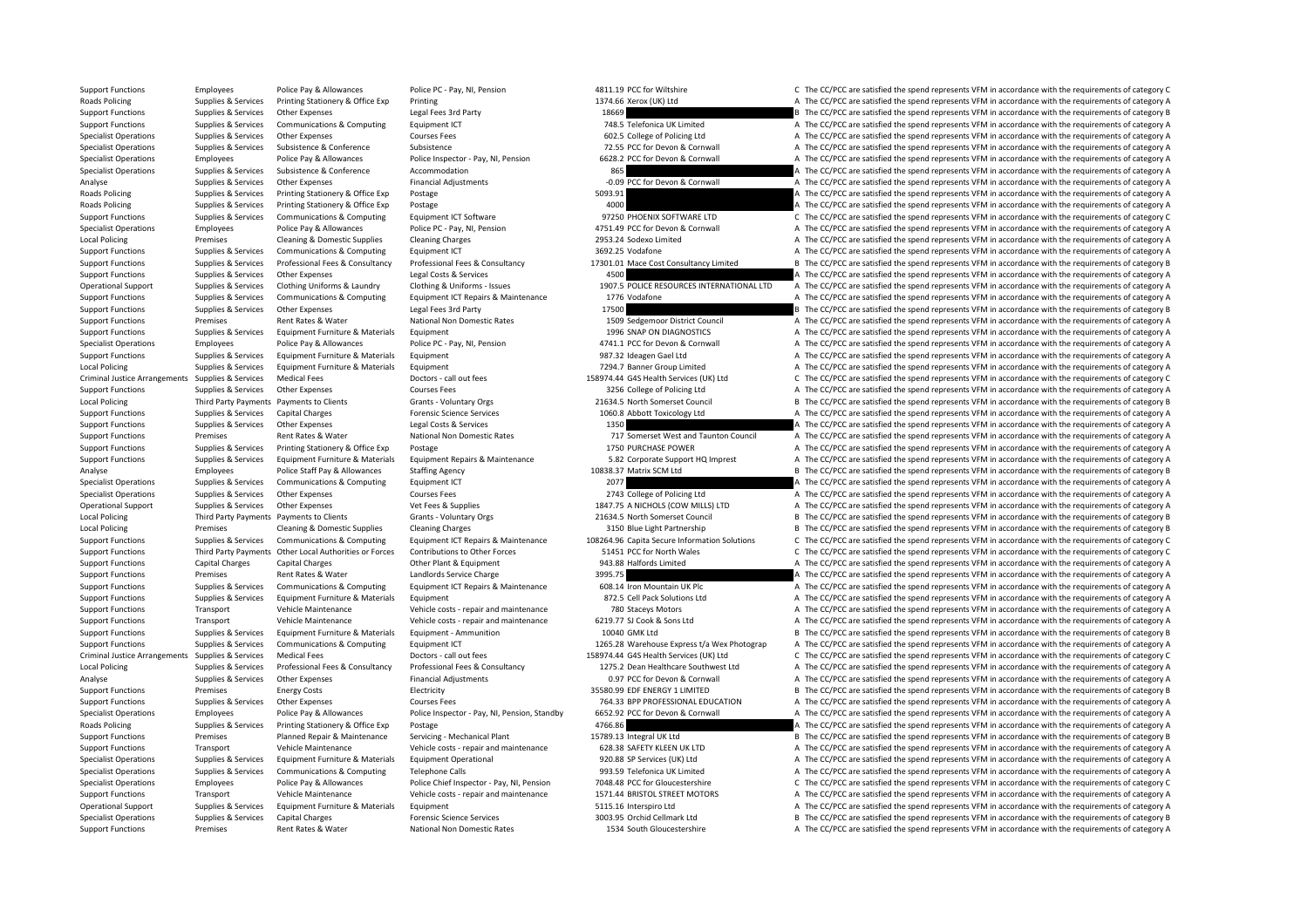Analyse Transport Vehicle Allowances Travel fares Travel fares 4541.61 A The CC/PCC are satisfied the spend represents VFM in accordance with the requirements of category A Support Functions Premises Rent Rates & Water National Non Domestic Rates 7219 Bristol City Council A The CC/PCC are satisfied the spend represents VFM in accordance with the requirements of category A Specialist Operations Supplies Services Grants & Subscriptions Subscriptions Subscriptions Subscriptions A The CC/PCC are satisfied the spend represents VFM in accordance with the requirements of category A The CC/PCC are PCC Third Party Payments Payments Payments Clients Grants - Voluntary Orgs 4752.25 Somerset and Avon Rape and Sexual A The CC/PCC are satisfied the spend represents VFM in accordance with the requirements of category A Analyse Supplies & Services Other Expenses Financial Adjustments 6.31 PCC for Wiltshire A The CC/PCC are satisfied the spend represents VFM in accordance with the requirements of category A Support Functions Transport Vehicle Maintenance Vehicle costs - repair and maintenance 561.12 Tallis Amos Group Ltd A The CC/PCC are satisfied the spend represents VFM in accordance with the requirements of category A Analyse Supplies & Services Contractors/ Fees & Hired Services Fees & Hired - Cleaning Cells/Vehs 2625 Sodexo Limited A The CC/PCC are satisfied the spend represents VFM in accordance with the requirements of category A Support Functions Supplies & Services Other Expenses Courses Fees Courses Fees 4500 GOVNET COMMUNICATIONS A The CC/PCC are satisfied the spend represents VFM in accordance with the requirements of category A Criminal Justi Criminal Justice Arrangements Supplies & Services Other Expenses Remand costs Remand costs 915.55 WA Products (UK) Ltd t/a SceneSafe A The CC/PCC are satisfied the spend represents VFM in accordance with the requirements o Support Functions Supplies & Services Other Expenses Legal Costs & Services 606.2 A The CC/PCC are satisfied the spend represents VFM in accordance with the requirements of category A Support Functions Capital Charges Capital Charges Capital Charges Capital Charges Vehicle Conversions Vehicle Conversions 27349 RS Fleet Installations Ltd B The CC/PCC are satisfied the spend represents VFM in accordance w Specialist Operations Third Party Payments Other Incal Authorities or Forces Contributions to Other Forces 14496 94 PC for Glourestershire R The CC/PCC are satisfied the spend represents VFM in accordance with the requirem Investigative Support Supplies & Services Capital Charges Forensic Science Services 7257.5 SOCOTEC UK Ltd A The CC/PCC are satisfied the spend represents VFM in accordance with the requirements of category A Specialist Operations Premises Cleaning & Domestic Supplies Cleaning Charges 1535 Sodexo Limited B The CC/PCC are satisfied the spend represents VFM in accordance with the requirements of category B Disused Third Party Payments Payments to Clients Grants - Voluntary Orgs 9960 Somerset Activity & Sports Partners A The CC/PCC are satisfied the spend represents VFM in accordance with the requirements of category A Support Functions Premises Planned Repair & Maintenance Planned Maintenance - Building Fabric 65127.04 Integral UK Ltd C The CC/PCC are satisfied the spend represents VFM in accordance with the requirements of category C Support Functions Premises Energy Costs Electricity Electricity Electricity 540.91 EDF ENERGY 1 LIMITED A The CC/PCC are satisfied the spend represents VFM in accordance with the requirements of category A Specialist Operations Premises Energy Costs Electricity Electricity Electricity and the Samuel and the CC/PCC are satisfied the spend represents VFM in accordance with the requirements of category A Support Functions Supplies & Services Contractors/ Fees & Hired Services Fees & Hired 1315.83 My Staff Shop Limited A The CC/PCC are satisfied the spend represents VFM in accordance with the requirements of category A Support Functions Premises Rent Rates & Water Water Charges/Sewerages 1490.26 Water 2Business A The CC/PCC are satisfied the spend represents VFM in accordance with the requirements of category A Support Functions Premises Energy Costs Gas Gas The Support RETAIL 4 LTD A The CC/PCC are satisfied the spend represents VFM in accordance with the requirements of category A Analyse Third Party Payments Payments to Clients Grants - Voluntary Orgs 13500 Horn Youth Concern B The CC/PCC are satisfied the spend represents VFM in accordance with the requirements of category B Analyse Supplies & Services Contractors/ Fees & Hired Services Fees & Hired - Cleaning Cells/Vehs 2756.25 Sodexo Limited A The CC/PCC are satisfied the spend represents VFM in accordance with the requirements of category A Support Functions Supplies & Services Communications & Computing Equipment ICT Hardware Purch 7739 Internet Videocommunications Ltd A The CC/PCC are satisfied the spend represents VFM in accordance with the requirements of Support Functions Supplies & Services Other Expenses Legal Fees 3rd Party 10000 10000 B The CC/PCC are satisfied the spend represents VFM in accordance with the requirements of category B Roads Policing Supplies A Services Printing Stationery & Office Exp Postage Postage Printing Stationery & Office Exp Postage 3846.54 a Support Support A The CC/PCC are satisfied the spend represents VFM in accordance with Support Functions Transport Vehicle Maintenance Vehicle costs - tyres and tubes 2186.69 GOODYEAR TYRES UK LTD A The CC/PCC are satisfied the spend represents VFM in accordance with the requirements of category A Investigations Supplies & Services Communications & Computing Tel Enquiry Service 2433.33 Equifax Limited A The CC/PCC are satisfied the spend represents VFM in accordance with the requirements of category A Investigative Support Supplies & Services Medical Fees Pathologists reports 2704 Dr DS Cook A The CC/PCC are satisfied the spend represents VFM in accordance with the requirements of category A Criminal Justice Arrangements Supplies & Services Clothing Uniforms & Laundry Laundry Manuto By Cleaning and the state of catagory and Exeter NHS Foundati A The CC/PCC are satisfied the spend represents VFM in accordance w Support Functions Premises Energy Costs Electricity Electricity 2143.75 EDF ENERGY 1 LIMITED A The CC/PCC are satisfied the spend represents VFM in accordance with the requirements of category A Criminal Justice Arrangements Supplies & Services Capital Charges Forensic Science Services 602.65 Orchid Cellmark Ltd B The CC/PCC are satisfied the spend represents VFM in accordance with the requirements of category B PCC Third Party Payments Payments to Clients Grants - Voluntary Orgs 9648.75 Unseen (UK) A The CC/PCC are satisfied the spend represents VFM in accordance with the requirements of category A Operational Support Supplies & Services Other Expenses Dogs - Food 1805.73 Crown Petfoods Ltd A The CC/PCC are satisfied the spend represents VFM in accordance with the requirements of category A Support Functions Transport Vehicle Maintenance Vehicle costs - repair and maintenance 694.29 Bristol PartsPlus A The CC/PCC are satisfied the spend represents VFM in accordance with the requirements of category A Support Functions Transport Vehicle Maintenance Vehicle costs - fuel 30120.62 Arval UK Ltd B The CC/PCC are satisfied the spend represents VFM in accordance with the requirements of category B Support Functions Premises Energy Costs Gas Gas Gas 675.31 CORONA ENERGY RETAIL 4 LTD A The CC/PCC are satisfied the spend represents VFM in accordance with the requirements of category A Support Functions Transport Vehicle Maintenance Vehicle costs - fuel 46.63 Corporate Support HQ Imprest A The CC/PCC are satisfied the spend represents VFM in accordance with the requirements of category A Support Functions Premises Premises Rent Rates & Water Rents Rents Rents Rents Rents Rents Rents Rents Rents Rents Rents 7318 JB Pearce & Sons A The CC/PCC are satisfied the spend represents VFM in accordance with the requ Support Functions Supplies & Services Communications & Computing Equipment ICT 7894.16 Telefonica UK Limited A The CC/PCC are satisfied the spend represents VFM in accordance with the requirements of category A Support Functions Premises Planned Repair & Maintenance Repairs & Maint General 770.45 Cleankill Environmental Services Lt A The CC/PCC are satisfied the spend represents VFM in accordance with the requirements of category Support Functions Premises Rent Rates & Water National Non Domestic Rates 11264 Somerset West and Taunton Council B The CC/PCC are satisfied the spend represents VFM in accordance with the requirements of category B Roads Policing Supplies & Services Equipment Furniture & Materials Equipment Repairs & Maintenance 23745.76 Bristol City Council Material B The CC/PCC are satisfied the spend represents VFM in accordance with the requireme Specialist Operations Employees Police Pay & Allowances Police Chief Inspector - Pay, NI, Pension & H 7529.86 PCC for Gloucestershire A The CC/PCC are satisfied the spend represents VFM in accordance with the requirements Support Functions Supplies & Services Communications & Computing Equipment ICT 3591 3591 A The CC/PCC are satisfied the spend represents VFM in accordance with the requirements of category A Analyse Transport Vehicle Allowances Travel fares Travel fares 16690.86 B The CC/PCC are satisfied the spend represents VFM in accordance with the requirements of category B Support Functions Capital Charges Capital Charges Vehicles Purchase 19896.11 Ford Motor Company Limited B The CC/PCC are satisfied the spend represents VFM in accordance with the requirements of category B Support Functions Supplies & Services Communications & Computing Foujoment ICT 1314.95 BRITISH TELECOMMUNICATIONS PLC A The CC/PCC are satisfied the spend represents VFM in accordance with the requirements of category A Support Functions Third Party Payments Other Local Authorities or Forces Contributions to Other Forces 14413 PCC for Gloucestershire B The CC/PCC are satisfied the spend represents VFM in accordance with the requirements o Support Functions Supplies & Services Professional Fees & Consultancy Professional Fees & Consultancy Professional Fees & Consultancy Professional Fees & Consultancy Professional Fees & Consultancy S8768.5 IBM (United King Support Functions Capital Charges Capital Charges Vehicles Purchase Vehicles Purchase 1582.55 Kawasaki Motors Europe NV A The CC/PCC are satisfied the spend represents VFM in accordance with the requirements of category A Support Functions Third Party Payments Contribution 2001 Contribution 2320 MutualGain Ltd A The CC/PCC are satisfied the spend represents VFM in accordance with the requirements of category A Support Functions Supplies & Services Communications & Computing Equipment ICT Repairs & Maintenance 112200 PHOENIX SOFTWARE LTD C/PCC are satisfied the spend represents VFM in accordance with the requirements of category Investigations Supplies & Services Professional Fees & Consultancy Professional Fees & Consultancy Professional Fees & Consultancy A The CC/PCC are satisfied the spend represents VFM in accordance with the requirements of Support Functions Premises Rent Rates & Water National Non Domestic Rates 873 North Somerset Council A The CC/PCC are satisfied the spend represents VFM in accordance with the requirements of category A Support Functions Transport Vehicle Maintenance Vehicle costs - repair and maintenance 513.18 RSG ENGINEERING LTD A The CC/PCC are satisfied the spend represents VFM in accordance with the requirements of category A Supplies & Services Printing Stationery & Office Exp Stationery Supplies Again Stationery Supplies Again Stationery Supplies Again Stationery 1149.75 Charles Alexander Distribution Ltd A The CC/PCC are satisfied the spend Support Functions Premises Planned Repair & Maintenance Estates Costs 17815.69 AUDIENCE SYSTEMS LTD B The CC/PCC are satisfied the spend represents VFM in accordance with the requirements of category B Support Functions Capital Charges Capital Charges ICT Equipment Purchase 1575 Axios Systems Plc A The CC/PCC are satisfied the spend represents VFM in accordance with the requirements of category A Specialist Operations Employees Police Pay & Allowances Police PC - Pay, NI, Pension 4741.1 PCC for Devon & Cornwall A The CC/PCC are satisfied the spend represents VFM in accordance with the requirements of category A Roads Policing Supplies & Services Printing Stationery & Office Exp Postage Printing Stationery & Office Exp Postage 4750.31 A The CC/PCC are satisfied the spend represents VFM in accordance with the requirements of catego Support Functions Premises Energy Costs Electricity Electricity and the S272.62 EDF ENERGY 1 LIMITED A The CC/PCC are satisfied the spend represents VFM in accordance with the requirements of category A Support Functions Supplies & Services Communications & Computing Equipment ICT Repairs & Maintenance 3936 Pomeroy IT Solutions UK Limited A The CC/PCC are satisfied the spend represents VFM in accordance with the requireme Specialist Operations Employees Police Pay & Allowances Police Sergeant - Pay, NI, Pension 4528.93 PCC for Dorset A The CC/PCC are satisfied the spend represents VFM in accordance with the requirements of category A Support Functions Premises Premises Premises Support General Waste Costs 10.48 Warehouse Express t/a Wex Photograp A The CC/PCC are satisfied the spend represents VFM in accordance with the requirements of category A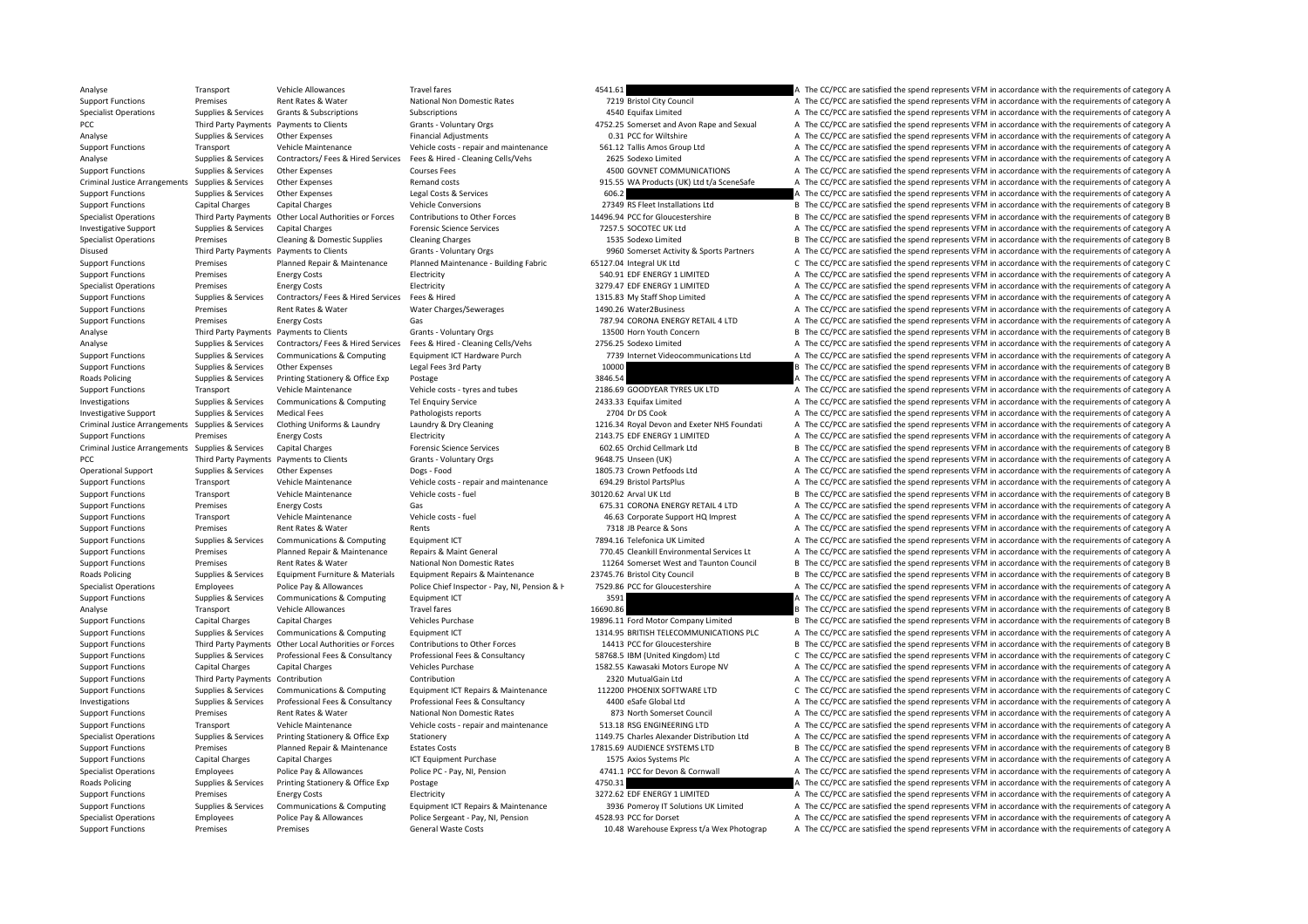Support Functions Capital Charges Capital Charges ICT Equipment Purchase 1699.8 Corporate IT Systems Limited B The CC/PCC are satisfied the spend represents VFM in accordance with the requirements of category B Support Functions Employees Police Staff Pay & Allowances Staffing Agency 1802.64 Hays Specialist Recruitment Ltd A The CC/PCC are satisfied the spend represents VFM in accordance with the requirements of category A Support Functions Premises Unplanned Repair & Maintenance Responsive Maint - Roofs 910 Hennessy Building Contractors Ltd A The CC/PCC are satisfied the spend represents VFM in accordance with the requirements of category A Support Functions Capital Charges Capital Charges ICT Equipment Purchase 13123.58 Glide Student & Residential Ltd B The CC/PCC are satisfied the spend represents VFM in accordance with the requirements of category B Support Functions Supplies & Services Other Expenses Legal Fees 3rd Party 2454 2454 A The CC/PCC are satisfied the spend represents VFM in accordance with the requirements of category A Specialist Operations Employees Police Pay & Allowances Police Sergeant - Pay, OT, NI, Pension 4868.97 PCC for Dorset A The CC/PCC are satisfied the spend represents VFM in accordance with the requirements of category A Roads Policing Supplies & Services Professional Fees & Consultancy Professional Fees & Consultancy Professional Fees & Consultancy Professional Fees & Consultancy Professional Fees & Consultancy 540 A Bishop & Son A The CC Support Functions Premises Finergy Costs Functions Electricity Function and the COST optical Contracting Limited A The CC/PCC are satisfied the spend represents VFM in accordance with the requirements of category A Specialist Operations Employees Police Pay & Allowances Police Chief Inspector - Pay, NI, Pension & H 7161.54 PCC for Wiltshire Chief May and the CC/PCC are satisfied the spend represents VFM in accordance with the require Support Functions Supplies & Services Contractors/ Fees & Hired Services Fees & Hired Mexical A The CC/PCC are satisfied the spend represents VFM in accordance with the requirements of category A Operational Support Supplies & Services Other Expenses Horses - Equipment Horses - Equipment 578.3 Garrett Saddlers A The CC/PCC are satisfied the spend represents VFM in accordance with the requirements of category A Support Functions Capital Charges Capital Charges Construction & Conversion Works 695 SVE Services Limited A The CC/PCC are satisfied the spend represents VFM in accordance with the requirements of category A Support Functions Supplies & Services Communications & Computing Equipment ICT 46441.2 BRITISH TELECOMMUNICATIONS PLC B The CC/PCC are satisfied the spend represents VFM in accordance with the requirements of category B Support Functions Supporters Supporters Services Professional Fees & Consultancy Professional Fees & Consultancy Professional Fees & Consultancy Professional Fees & Consultancy Professional Fees & Consultancy Professional Analyse Supplies & Services Other Expenses Financial Adjustments Financial Adjustments – 0.01 AVON & SOM CONSTABULARY CLUB NO 1 A A The CC/PCC are satisfied the spend represents VFM in accordance with the requirements of c Specialist Operations Supplies & Services Subsistence Subsistence Subsistence Subsistence Subsistence Subsistence Subsistence Subsistence Subsistence Subsistence Subsistence Subsistence Subsistence Subsistence Subsistence Support Functions Transport Vehicle Maintenance Vehicle costs - repair and maintenance 1866 AA Business Services A The CC/PCC are satisfied the spend represents VFM in accordance with the requirements of category A Specialist Operations Supplies & Services Subsistence & Conference Subsistence Subsistence A Conference A Conference A Conference Subsistence A Conference Subsistence a Subsistence A Conference A Conference A Conference A Specialist Operations Employees Police Overtime Police PC - OT, Additional Hrs 1061.72 PCC for Wiltshire A The CC/PCC are satisfied the spend represents VFM in accordance with the requirements of category A Support Functions Supplies & Services Foulpment Furniture & Materials Foulpment 3594 Troian 3594 Troian A The CC/PCC are satisfied the spend represents VFM in accordance with the requirements of category A Support Functions Supplies & Services Capital Charges Forensic Science Services 861.9 Abbott Toxicology Ltd A The CC/PCC are satisfied the spend represents VFM in accordance with the requirements of category A Specialist Operations Supplies & Services Equipment Furniture & Materials Equipment 12031.59 B The CC/PCC are satisfied the spend represents VFM in accordance with the requirements of category B Support Functions Premises Rent Rates & Water Water Charges/Sewerages 2709.16 Water2Business A The CC/PCC are satisfied the spend represents VFM in accordance with the requirements of category A Support Functions Transport Vehicle Maintenance Vehicle costs repair and maintenance 870.27 BMW (UK) I td A The CC/PCC are satisfied the spend represents VFM in accordance with the requirements of category A Specialist Operations Employees Police Pay & Allowances Police Superintendent - Pay, NI. Pension 8665.83 PCC for Devon & Cornwall A The CC/PCC are satisfied the spend represents VFM in accordance with the requirements of c Support Functions Capital Charges Capital Charges ICT Equipment Purchase 779.54 Glide Student & Residential Ltd A The CC/PCC are satisfied the spend represents VFM in accordance with the requirements of category A Support Functions Supplies & Services Other Expenses Legal Costs & Services 4400 A The CC/PCC are satisfied the spend represents VFM in accordance with the requirements of category A Roads Policing Supplies & Services Other Expenses Courses Fees Courses Fees 19000 AI TRAINING SERVICES LTD B The CC/PCC are satisfied the spend represents VFM in accordance with the requirements of category B Support Functions Supplies & Services Capital Charges Forensic Science Services 530.4 Abbott Toxicology Ltd A The CC/PCC are satisfied the spend represents VFM in accordance with the requirements of category A Specialist Operations Supplies & Services Equipment Furniture & Materials Equipment 2814.14 Specialist Computer Centres A The CC/PCC are satisfied the spend represents VFM in accordance with the requirements of category A Local Policing Premises Unplanned Repair & Maintenance Reactive Maintenance - Building Services 2016.56 Blue Light Partnership B The CC/PCC are satisfied the spend represents VFM in accordance with the requirements of cate Suppliers & Suppliers & Services Professional Fees & Consultancy Professional Fees & Consultancy Professional Fees & Consultancy Professional Fees & Consultancy 263 Collaborative Ventures Limited A The CC/PCC are satisfied Support Functions Premises Unplanned Repair & Maintenance Reactive Maintenance - Building Fabric 8473.91 Blue Light Partnership B The CC/PCC are satisfied the spend represents VFM in accordance with the requirements of cat Support Functions Capital Charges Capital Charges Construction & Conversion Fees 1500 Atkins Ltd A The CC/PCC are satisfied the spend represents VFM in accordance with the requirements of category A Support Functions Transport Vehicle Maintenance Vehicle costs - repair and maintenance 1892.14 Staceys Motors A The CC/PCC are satisfied the spend represents VFM in accordance with the requirements of category A Support Functions Supplies & Services Communications & Computing Equipment ICT 1977.94 1977.94 A The CC/PCC are satisfied the spend represents VFM in accordance with the requirements of category A Specialist Operations Supplies & Services Equipment Furniture & Materials Loose Furniture 800 RAPID RACKING LTD A The CC/PCC are satisfied the spend represents VFM in accordance with the requirements of category A Specialist Operations Transport Vehicle Maintenance Vehicle costs - fuel 4425.41 4425.41 A The CC/PCC are satisfied the spend represents VFM in accordance with the requirements of category A Disused Premises Cleaning & Domestic Supplies Cleaning Charges 712.52 Sodexo Limited B The CC/PCC are satisfied the spend represents VFM in accordance with the requirements of category B Support Functions Supplies & Services Grants & Subscriptions Subscriptions Subscriptions Subscriptions Subscriptions Subscriptions Subscriptions Subscriptions Subscriptions Subscriptions Subscriptions Subscriptions Subscri Support Functions Supplies & Services Equipment Furniture & Materials Equipment Statisfies and the Statisfied the Support A The CC/PCC are satisfied the spend represents VFM in accordance with the requirements of category Support Functions Premises Cleaning & Domestic Supplies Cleaning Charges 44562.39 Sodexo Limited B The CC/PCC are satisfied the spend represents VFM in accordance with the requirements of category B Support Functions Supplies & Services Communications & Computing Equip ICT - Telephones/pagers 2640 2640 A The CC/PCC are satisfied the spend represents VFM in accordance with the requirements of category A Specialist Operations Employees Police Pay & Allowances Police PC - Pay, NI, Pension 4741.1 PCC for Devon & Cornwall A The CC/PCC are satisfied the spend represents VFM in accordance with the requirements of category A Support Functions Transport Vehicle Maintenance Vehicle costs - repair and maintenance 513.76 CASTROL (UK) LTD A The CC/PCC are satisfied the spend represents VFM in accordance with the requirements of category A Support Functions Supplies & Services Equipment Furniture & Materials Equipment Surveillance 1235 1235 A The CC/PCC are satisfied the spend represents VFM in accordance with the requirements of category A Support Functions Transport Vehicle Maintenance Vehicle Costs - repair and maintenance C550.48 Volkswagen Group UK Ltd Parts Transport and represents VFM in accordance with the requirements of category A Support Functions Capital Charges Capital Charges Construction & Conversion Works 2196.5 Trojan A The CC/PCC are satisfied the spend represents VFM in accordance with the requirements of category A Criminal Justice Arrangements Supplies & Services Clothing Uniforms & Laundry Laundry & Dry Cleaning 1532.67 Royal Devon and Exeter NHS Foundati A The CC/PCC are satisfied the spend represents VFM in accordance with the re Support Functions Transport Vehicle Maintenance Vehicle costs - repair and maintenance 550 Staceys Motors A The CC/PCC are satisfied the spend represents VFM in accordance with the requirements of category A Analyse Supplies & Services Equipment Furniture & Materials Equipment Equipment and the Supplies Analyse Supplies and Selection of the Supplies A The CC/PCC are satisfied the spend represents VFM in accordance with the req Support Functions Premises Rent Rates & Water National Non Domestic Rates 2096 Mendip District Council A The CC/PCC are satisfied the spend represents VFM in accordance with the requirements of category A Specialist Operations Employees Police Pay & Allowances Police PC - Pay, NI, Pension 4741.1 PCC for Devon & Cornwall A The CC/PCC are satisfied the spend represents VFM in accordance with the requirements of category A Support Functions Supplies & Services Communications & Computing Equipment ICT Repairs & Maintenance 614.54 Iron Mountain UK PIc A The CC/PCC are satisfied the spend represents VFM in accordance with the requirements of ca Support Functions Premises Rent Rates & Water Rents Rents Rents Rents Rents Rents 7325 A The CC/PCC are satisfied the spend represents VFM in accordance with the requirements of category A Support Functions Transport Vehic Support Functions Transport Vehicle Maintenance Vehicle Costs - repair and maintenance 724 Alliance Automotive T/A Mill Autoq A The CC/PCC are satisfied the spend represents VFM in accordance with the requirements of categ Support Functions Supplies & Services Printing Stationery & Office Exp Postage 4000 4000 A The CC/PCC are satisfied the spend represents VFM in accordance with the requirements of category A Support Functions Supplies & Services Contractors/ Fees & Hired Services Fees & Hired 1431.95 Walker Fire UK Ltd A The CC/PCC are satisfied the spend represents VFM in accordance with the requirements of category A Support Functions Supplies & Services Clothing Uniforms & Laundry Laundry & Dry Cleaning Support and Support and Exeter NHS Foundati A The CC/PCC are satisfied the spend represents VFM in accordance with the requirements o Support Functions Support Support Support Professional Fees & Consultancy Professional Fees & Consultancy Professional Fees & Consultancy Professional Fees & Consultancy 1600 Hands Free Computing Itd A The CC/PCC are satis Support Functions Premises Premises Energy Costs Electricity Electricity Electricity Electricity Electricity and the Support Electricity and the CC/PCC are satisfied the spend represents VFM in accordance with the requirem Support Functions Supplies & Services Communications & Computing Telephone Calls 196.98 BRITISH TELECOMMUNICATIONS PLC B The CC/PCC are satisfied the spend represents VFM in accordance with the requirements of category B Support Functions Employees Indirect Employee Expenses Direct Medical Intervention 2470 2470 A The CC/PCC are satisfied the spend represents VFM in accordance with the requirements of category A Investigative Support Support Supporters & Services Professional Fees & Consultancy Professional Fees & Consultancy Professional Fees & Consultancy Professional Fees & Consultancy Professional Fees & Consultancy Profession Support Functions Transport Vehicle Maintenance Vehicle costs - licences 5435 Corporate Support HQ Imprest A The CC/PCC are satisfied the spend represents VFM in accordance with the requirements of category A